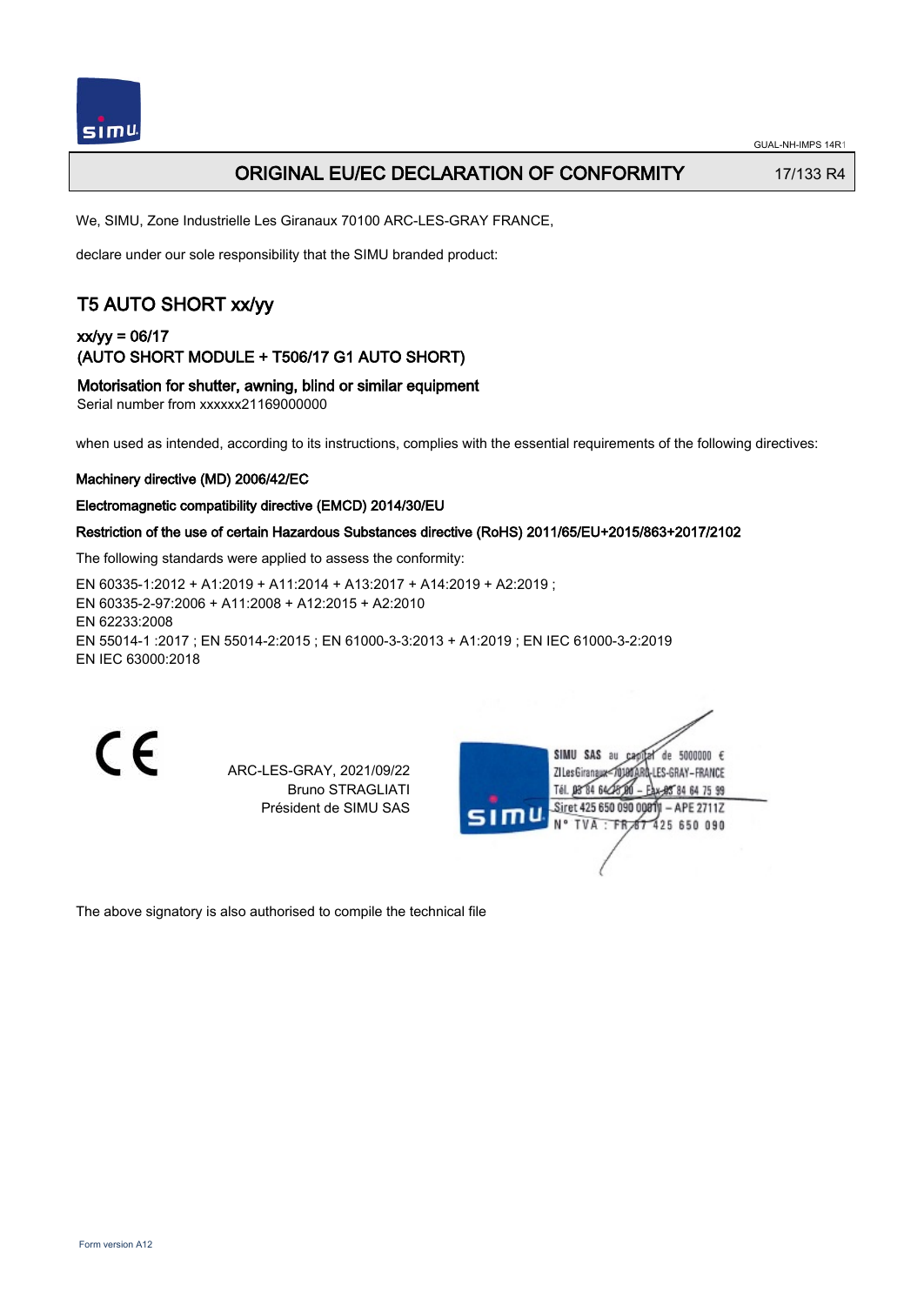

# ORIGINAL EU/EC DECLARATION OF CONFORMITY DECLARATION EU/CE DE CONFORMITE ORIGINALE

17/133 R4

We, SIMU, Zone Industrielle Les Giranaux 70100 ARC-LES-GRAY FRANCE, Nous,

declare under our sole responsibility that the SIMU branded product: declarons sous notre seule responsabilité que le produit de marque SIMU

# T5 AUTO SHORT xx/yy

## xx/yy = 06/17 (AUTO SHORT MODULE + T506/17 G1 AUTO SHORT)

### Motorisation for shutter, awning, blind or similar equipment

Motorisation de volet, store, rideau ou équipement similaire

Serial number from xxxxxx21169000000 Numéro de série à partir de

when used as intended, according to its instructions, complies with the essential requirements of the following directives: utilisé, selon l'usage prévu, comme décrit dans son manuel d'utilisation, est conforme aux exigences essentielles des directives suivantes

### Machinery directive (MD) 2006/42/EC

Directive Machine 2006/42/EC

#### Electromagnetic compatibility directive (EMCD) 2014/30/EU

Directive compatibilité électromagnétique 2014/30/EU

### Restriction of the use of certain Hazardous Substances directive (RoHS) 2011/65/EU+2015/863+2017/2102

Directive RoHS 2011/65/EU+2015/863+2017/2102

The following standards were applied to assess the conformity: Les normes de référence suivantes ont été appliquées pour évaluer la conformité

EN 60335‑1:2012 + A1:2019 + A11:2014 + A13:2017 + A14:2019 + A2:2019 ; EN 60335‑2‑97:2006 + A11:2008 + A12:2015 + A2:2010 EN 62233:2008 EN 55014‑1 :2017 ; EN 55014‑2:2015 ; EN 61000‑3‑3:2013 + A1:2019 ; EN IEC 61000‑3‑2:2019 EN IEC 63000:2018

C F

ARC-LES-GRAY, 2021/09/22 Bruno STRAGLIATI Président de SIMU SAS



The above signatory is also authorised to compile the technical file

La personne signataire ci-dessus est aussi celle autorisée à constituer le dossier technique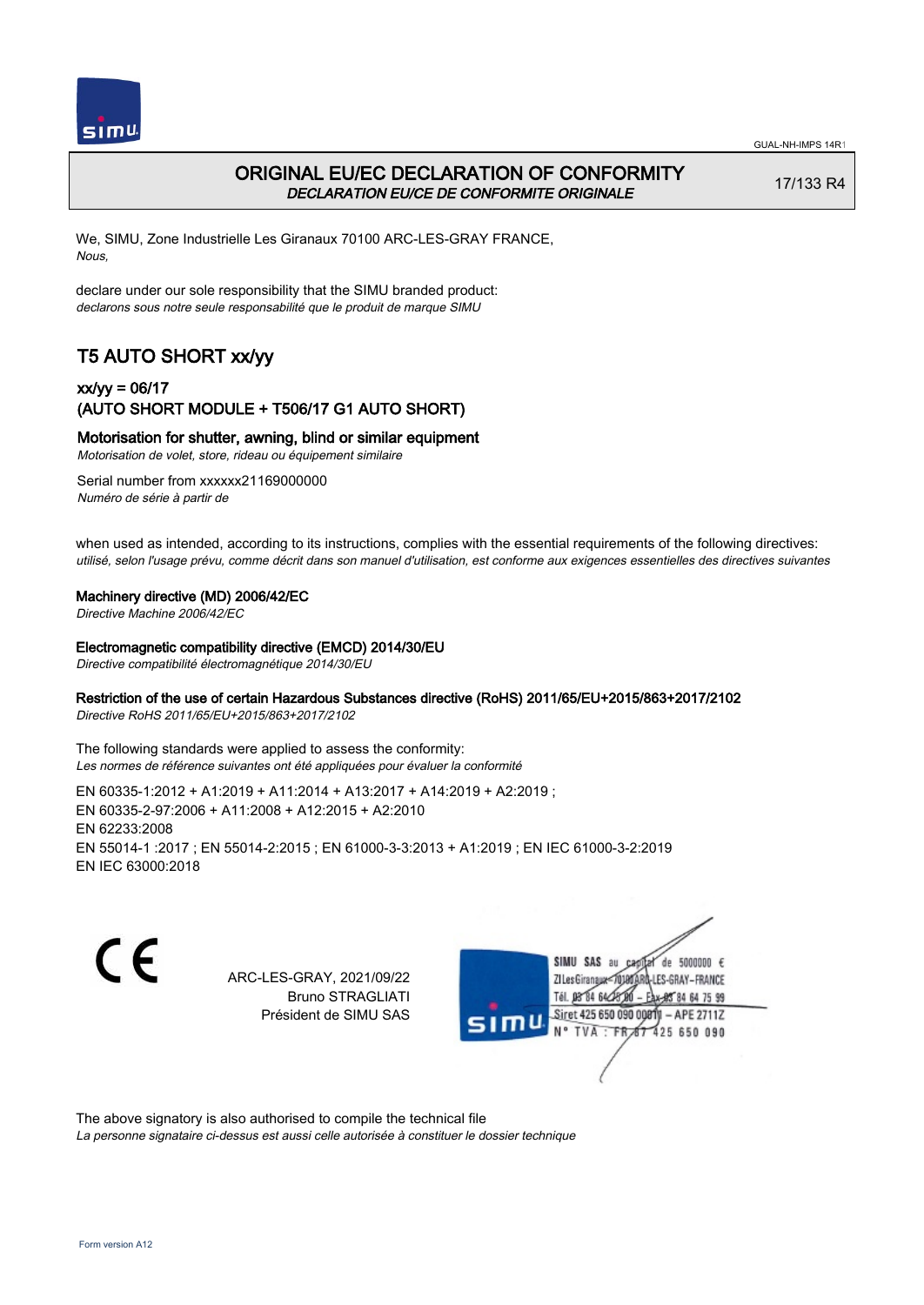



## ORIGINAL EU/EC DECLARATION OF CONFORMITY ORIGINAL EU/EG-KONFORMITÄTSERKLÄRUNG

17/133 R4

We, SIMU, Zone Industrielle Les Giranaux 70100 ARC-LES-GRAY FRANCE, Wir,

declare under our sole responsibility that the SIMU branded product: erklären unter unserer alleinigen Verantwortung, dass das mit der Marke SIMU versehene Produkt

# T5 AUTO SHORT xx/yy

## xx/yy = 06/17 (AUTO SHORT MODULE + T506/17 G1 AUTO SHORT)

### Motorisation for shutter, awning, blind or similar equipment

Motorisierung für Abschlüsse or ähnliche Ausrüstung

Serial number from xxxxxx21169000000 Seriennummer ab

when used as intended, according to its instructions, complies with the essential requirements of the following directives: den einschlägigen Bestimmungen der folgenden Richtlinien entspricht, wenn es nach den Anweisungen des Herstellers bestimmungsgemäß verwendet wird

### Machinery directive (MD) 2006/42/EC

Maschinenrichtlinie 2006/42/EC

### Electromagnetic compatibility directive (EMCD) 2014/30/EU

Richtlinie über die elektromagnetische Verträglichkeit 2014/30/EU

#### Restriction of the use of certain Hazardous Substances directive (RoHS) 2011/65/EU+2015/863+2017/2102

RoHS-Richtlinie 2011/65/EU+2015/863+2017/2102

The following standards were applied to assess the conformity: Die Konformität wird durch die Einhaltung folgender Normen nachgewiesen

EN 60335‑1:2012 + A1:2019 + A11:2014 + A13:2017 + A14:2019 + A2:2019 ; EN 60335‑2‑97:2006 + A11:2008 + A12:2015 + A2:2010 EN 62233:2008 EN 55014‑1 :2017 ; EN 55014‑2:2015 ; EN 61000‑3‑3:2013 + A1:2019 ; EN IEC 61000‑3‑2:2019 EN IEC 63000:2018

C E

ARC-LES-GRAY, 2021/09/22 Bruno STRAGLIATI Président de SIMU SAS

SIMU SAS de 5000000  $\epsilon$ **ZILes Giranaux** ES-GRAY-FRANCE 64 75 99 Siret 425 650 090 00811  $-$  APE 2711Z 425 650 090

The above signatory is also authorised to compile the technical file

Die oben genannte Person ist auch bevollmächtigt, die relevanten technischen Unterlagen zusammenzustellen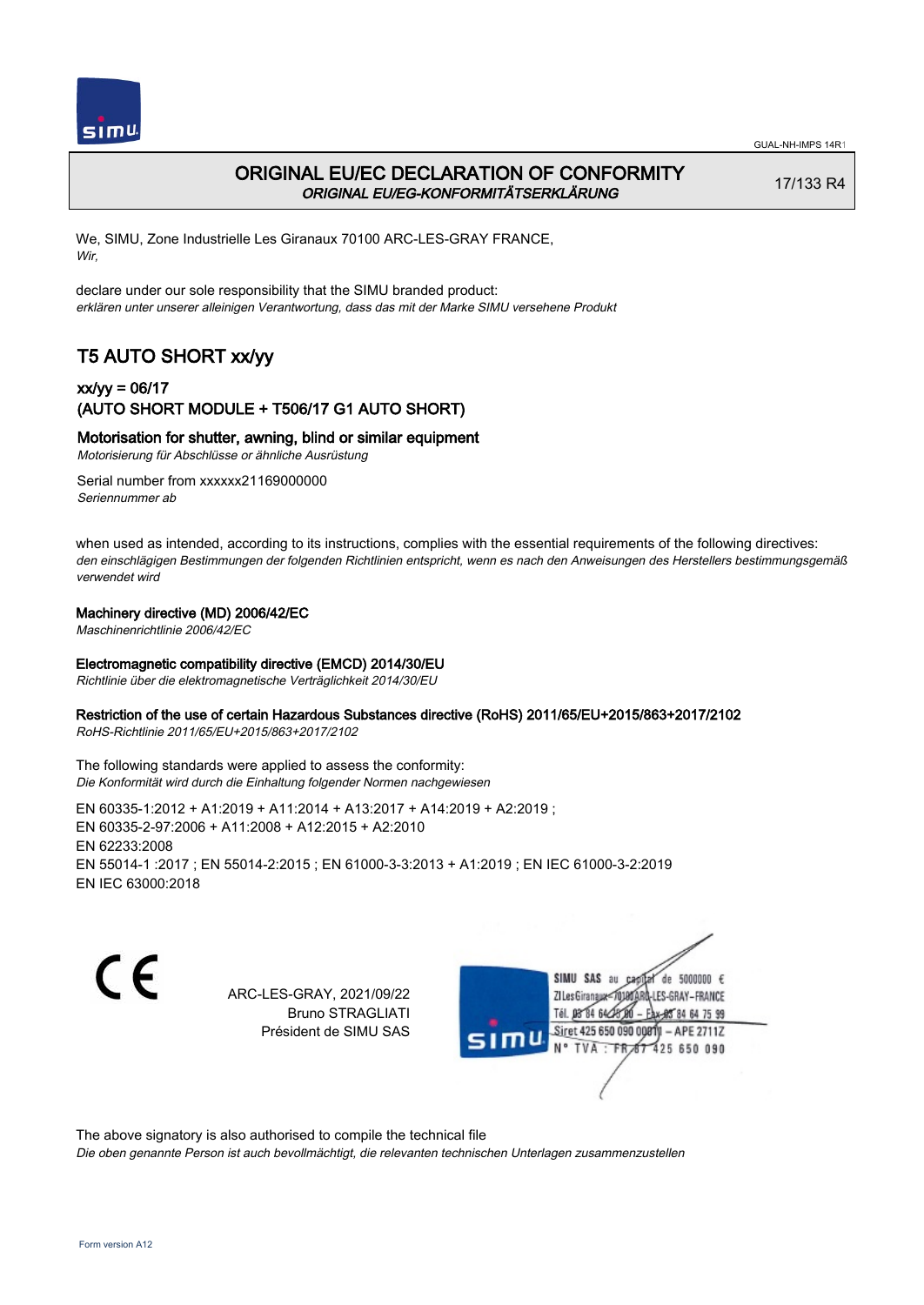



# ORIGINAL EU/EC DECLARATION OF CONFORMITY DECLARACIÓN UE/CE DE CONFORMIDAD ORIGINAL

17/133 R4

We, SIMU, Zone Industrielle Les Giranaux 70100 ARC-LES-GRAY FRANCE, Nosotros,

declare under our sole responsibility that the SIMU branded product: declaramos bajo nuestra única responsabilidad, que los productos de la marca SIMU

# T5 AUTO SHORT xx/yy

## xx/yy = 06/17 (AUTO SHORT MODULE + T506/17 G1 AUTO SHORT)

### Motorisation for shutter, awning, blind or similar equipment

Motorización de persiana, toldo, cortina o equipos similares

Serial number from xxxxxx21169000000 número de serie a partir de

when used as intended, according to its instructions, complies with the essential requirements of the following directives: cuando se utilizan según el uso previsto, de conformidad con sus instrucciones, cumplen con los requisitos esenciales de las siguientes directivas

### Machinery directive (MD) 2006/42/EC

Directiva "Máquinas" 2006/42/EC

#### Electromagnetic compatibility directive (EMCD) 2014/30/EU

Directiva compatibilidad electromagnética 2014/30/EU

#### Restriction of the use of certain Hazardous Substances directive (RoHS) 2011/65/EU+2015/863+2017/2102

Directiva RoHS 2011/65/EU+2015/863+2017/2102

The following standards were applied to assess the conformity: Las siguientes normas de referencia han sido aplicadas para evaluar la conformidad

EN 60335‑1:2012 + A1:2019 + A11:2014 + A13:2017 + A14:2019 + A2:2019 ; EN 60335‑2‑97:2006 + A11:2008 + A12:2015 + A2:2010 EN 62233:2008 EN 55014‑1 :2017 ; EN 55014‑2:2015 ; EN 61000‑3‑3:2013 + A1:2019 ; EN IEC 61000‑3‑2:2019 EN IEC 63000:2018

C E

ARC-LES-GRAY, 2021/09/22 Bruno STRAGLIATI Président de SIMU SAS

SIMU SAS au de 5000000 € **ZILes Giranaux** ES-GRAY-FRANCE 64 75 99 Siret 425 650 090 00811  $-$  APE 2711Z 425 650 090

The above signatory is also authorised to compile the technical file

el firmante, anteriormente mencionado tambien esta facultado para elaborar el expediente tecnico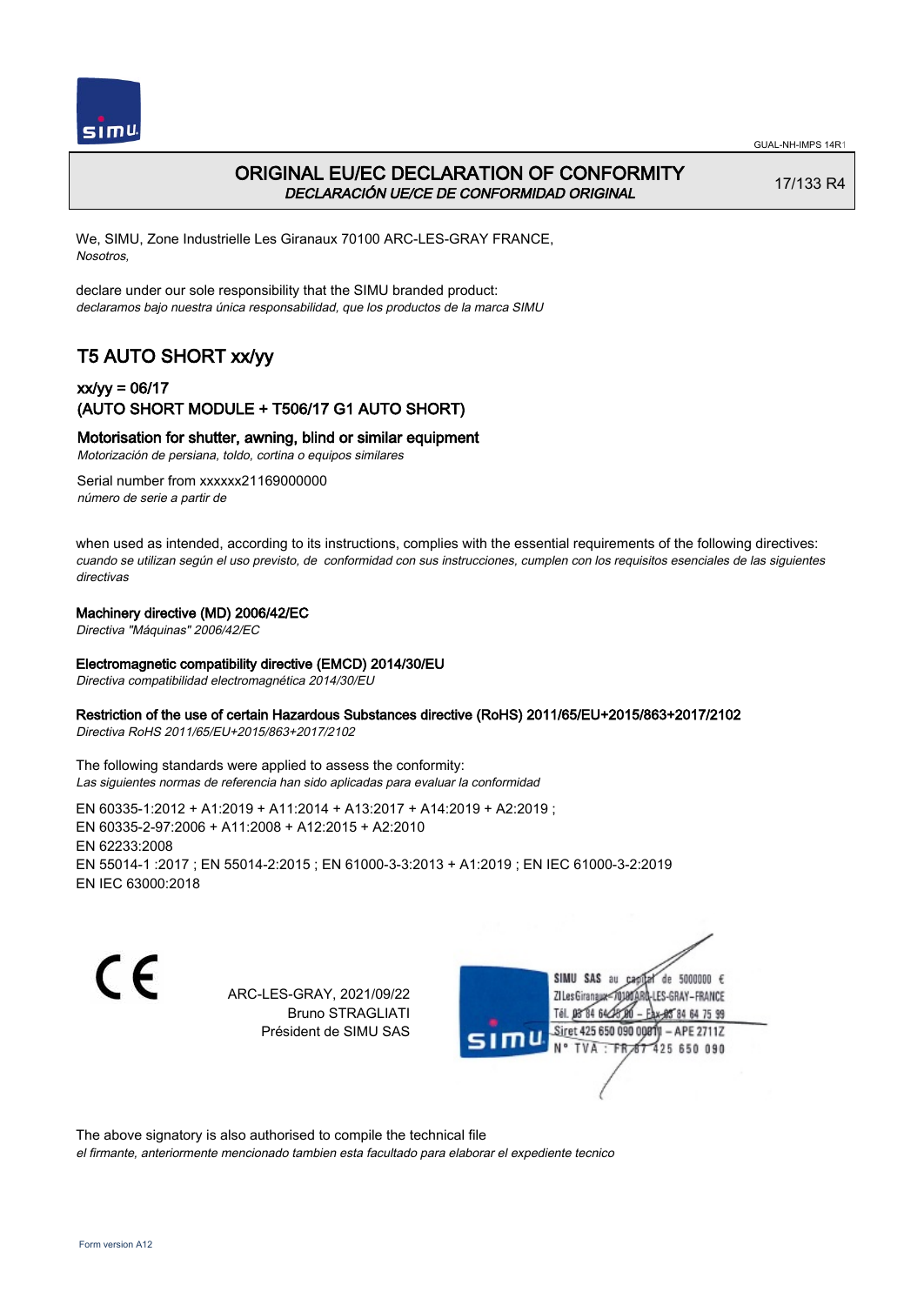

# ORIGINAL EU/EC DECLARATION OF CONFORMITY DICHIARAZIONE DI CONFORMITÀ UE/CE ORIGINALE

17/133 R4

We, SIMU, Zone Industrielle Les Giranaux 70100 ARC-LES-GRAY FRANCE, Noi,

declare under our sole responsibility that the SIMU branded product: dichiariamo sotto la nostra esclusiva responsabilità che l'appareccho di marca SIMU

# T5 AUTO SHORT xx/yy

### xx/yy = 06/17 (AUTO SHORT MODULE + T506/17 G1 AUTO SHORT)

#### Motorisation for shutter, awning, blind or similar equipment

Motorizzazione di tapparella, persiana, tenda o apparecchiatura similare

Serial number from xxxxxx21169000000 Numero di serie a partire da

when used as intended, according to its instructions, complies with the essential requirements of the following directives: se utilizzato secondo l'uso previsto, come descritto nel suo manuale d'istruzioni, è conforme ai requisiti essenziali delle seguenti Direttive

#### Machinery directive (MD) 2006/42/EC

Direttiva Macchine 2006/42/EC

#### Electromagnetic compatibility directive (EMCD) 2014/30/EU

Direttiva compatibilità elettromagnetica 2014/30/EU

### Restriction of the use of certain Hazardous Substances directive (RoHS) 2011/65/EU+2015/863+2017/2102

Direttiva RoHS 2011/65/EU+2015/863+2017/2102

The following standards were applied to assess the conformity: I seguenti standard di riferimento sono stati applicati per ottenere la conformità

EN 60335‑1:2012 + A1:2019 + A11:2014 + A13:2017 + A14:2019 + A2:2019 ; EN 60335‑2‑97:2006 + A11:2008 + A12:2015 + A2:2010 EN 62233:2008 EN 55014‑1 :2017 ; EN 55014‑2:2015 ; EN 61000‑3‑3:2013 + A1:2019 ; EN IEC 61000‑3‑2:2019 EN IEC 63000:2018

C F

ARC-LES-GRAY, 2021/09/22 Bruno STRAGLIATI Président de SIMU SAS



The above signatory is also authorised to compile the technical file Il firmatario è inoltre autorizzato a costituire il fascicolo tecnico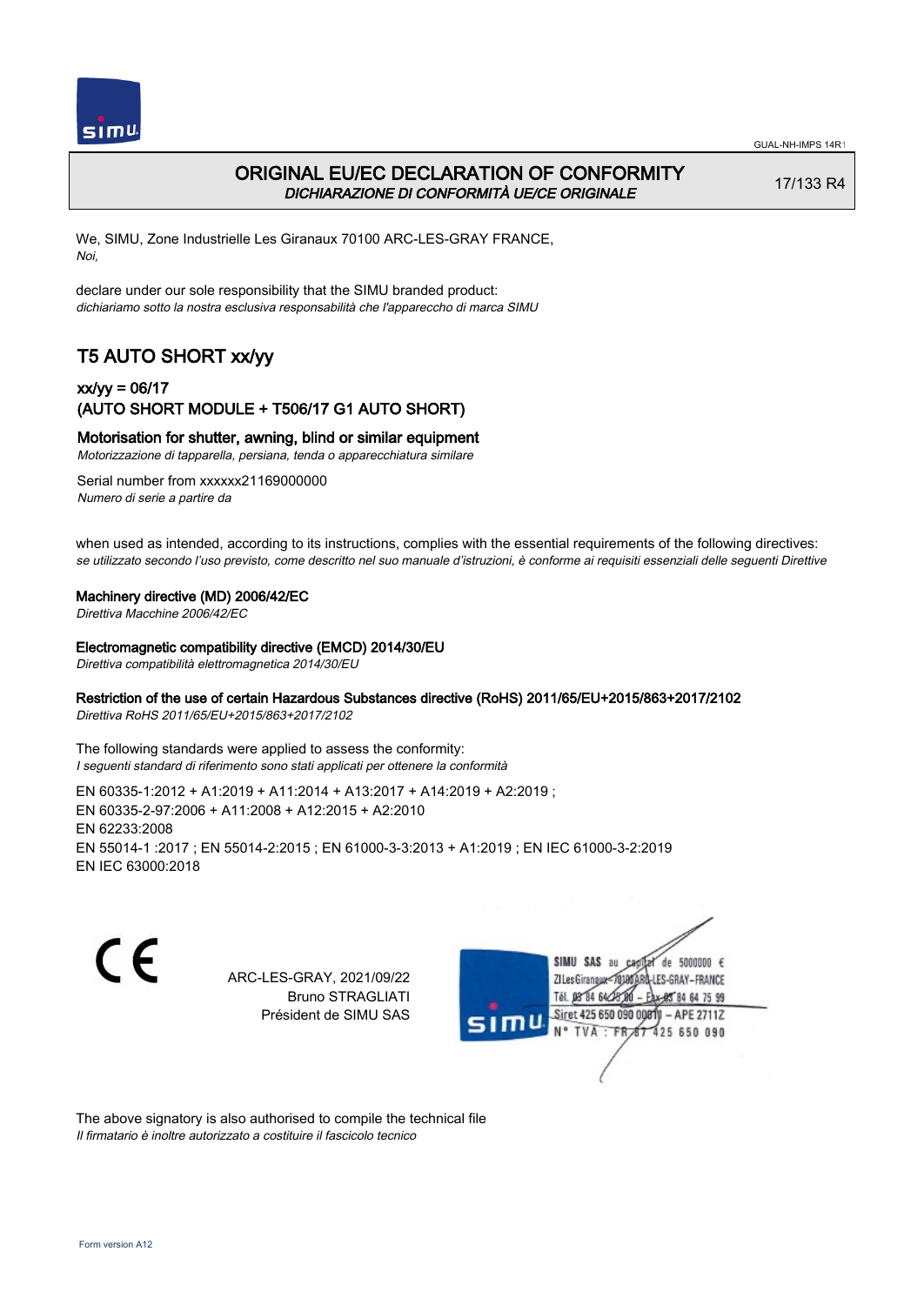



# ORIGINAL EU/EC DECLARATION OF CONFORMITY ОРИГИНАЛНА EU/EC ДЕКЛАРАЦИЯ ЗА СЪОТВЕТСТВИЕ

17/133 R4

We, SIMU, Zone Industrielle Les Giranaux 70100 ARC-LES-GRAY FRANCE, Ние,

declare under our sole responsibility that the SIMU branded product: декларираме на своя лична отговорност, че продукт с търговска марка SIMU

# T5 AUTO SHORT xx/yy

## xx/yy = 06/17 (AUTO SHORT MODULE + T506/17 G1 AUTO SHORT)

### Motorisation for shutter, awning, blind or similar equipment

Моторизация за ролетни щори, сенници или други подобни засенчващи изделия

Serial number from xxxxxx21169000000 сериен номер от

when used as intended, according to its instructions, complies with the essential requirements of the following directives: когато се използва съобразно предназначението си и в съответствие с инструкциите е в съответствие с основните изисквания на следните директиви

#### Machinery directive (MD) 2006/42/EC

Машинна директива 2006/42/EC

#### Electromagnetic compatibility directive (EMCD) 2014/30/EU

Директива за електромагнитна съвместимост 2014/30/EU

#### Restriction of the use of certain Hazardous Substances directive (RoHS) 2011/65/EU+2015/863+2017/2102

RoHS Директива относно ограничението на употребата на определени опасни вещества в електрическото и електронното оборудване 2011/65/EU+2015/863+2017/2102

The following standards were applied to assess the conformity: Следните референтни стандарти са приложени за оценяване на съответствието

EN 60335‑1:2012 + A1:2019 + A11:2014 + A13:2017 + A14:2019 + A2:2019 ; EN 60335‑2‑97:2006 + A11:2008 + A12:2015 + A2:2010 EN 62233:2008 EN 55014‑1 :2017 ; EN 55014‑2:2015 ; EN 61000‑3‑3:2013 + A1:2019 ; EN IEC 61000‑3‑2:2019 EN IEC 63000:2018

C F

ARC-LES-GRAY, 2021/09/22 Bruno STRAGLIATI Président de SIMU SAS



The above signatory is also authorised to compile the technical file Гоеподписващия също е упълномощен да съставя техническо досие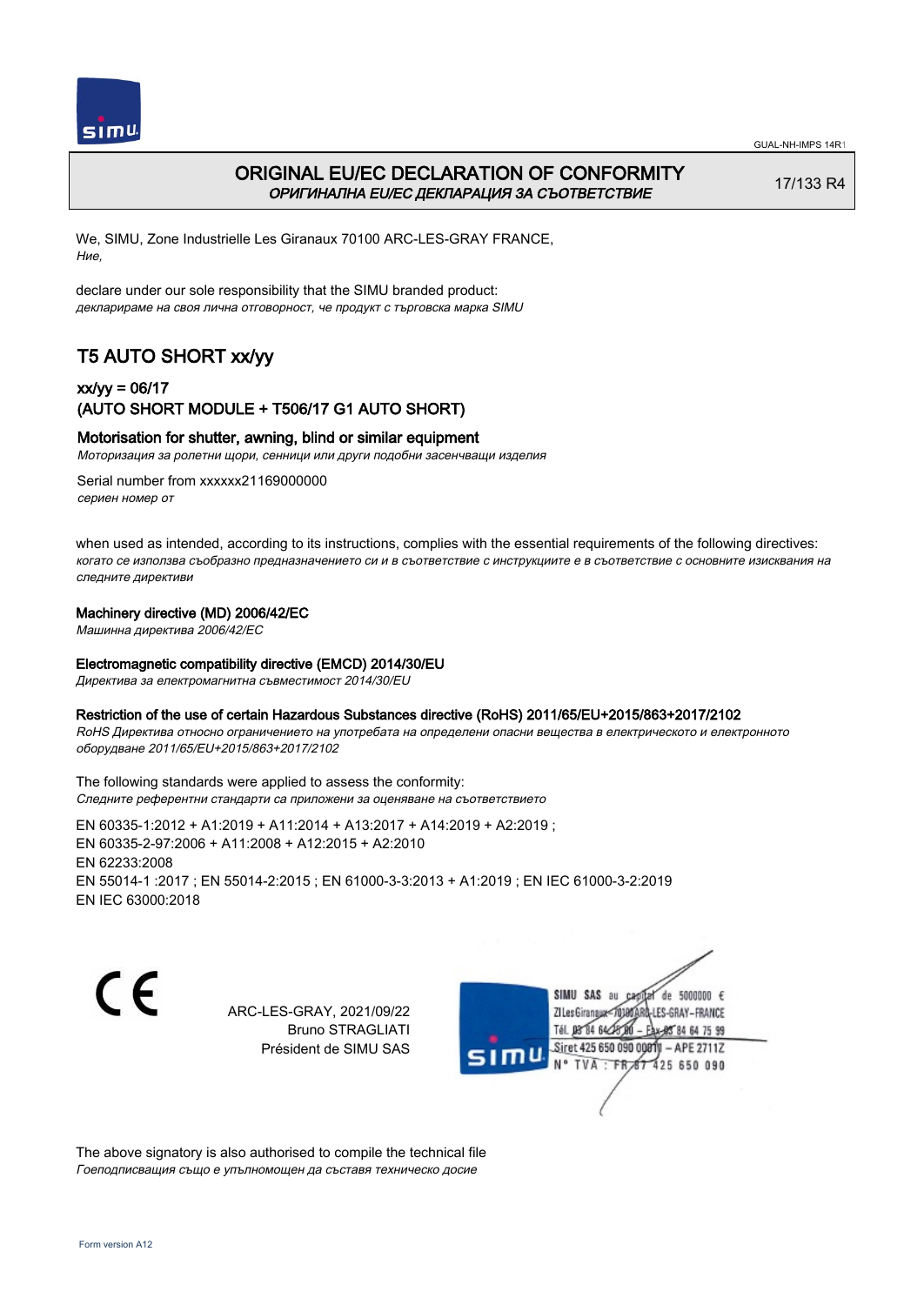

# ORIGINAL EU/EC DECLARATION OF CONFORMITY ORIGINÁLNÍ EU/ES PROHLÁŠENÍ O SHODĚ

17/133 R4

We, SIMU, Zone Industrielle Les Giranaux 70100 ARC-LES-GRAY FRANCE, My,

declare under our sole responsibility that the SIMU branded product: prohlašujeme na svou výlučnou odpovědnost, že výrobek značky SIMU

# T5 AUTO SHORT xx/yy

## xx/yy = 06/17 (AUTO SHORT MODULE + T506/17 G1 AUTO SHORT)

### Motorisation for shutter, awning, blind or similar equipment

Pohon pro rolety, markýzy, clony nebo podobná zařízení

Serial number from xxxxxx21169000000 Sériové číslo od

when used as intended, according to its instructions, complies with the essential requirements of the following directives: pokud je používán v souladu s účelem použití a s návodem, splňuje základní požadavky těchto směrnic

#### Machinery directive (MD) 2006/42/EC

Směrnice o strojních zařízeních 2006/42/EC

#### Electromagnetic compatibility directive (EMCD) 2014/30/EU

Směrnice o elektromagnetické kompatibilitě 2014/30/EU

#### Restriction of the use of certain Hazardous Substances directive (RoHS) 2011/65/EU+2015/863+2017/2102

Směrnice o omezení používání některých nebezpečných látek v elektrických a elektronických zařízeních 2011/65/EU+2015/863+2017/2102

The following standards were applied to assess the conformity: Pro posouzení shody byly použity následující normy

EN 60335‑1:2012 + A1:2019 + A11:2014 + A13:2017 + A14:2019 + A2:2019 ; EN 60335‑2‑97:2006 + A11:2008 + A12:2015 + A2:2010 EN 62233:2008 EN 55014‑1 :2017 ; EN 55014‑2:2015 ; EN 61000‑3‑3:2013 + A1:2019 ; EN IEC 61000‑3‑2:2019 EN IEC 63000:2018

C E

ARC-LES-GRAY, 2021/09/22 Bruno STRAGLIATI Président de SIMU SAS



The above signatory is also authorised to compile the technical file

Výše uvedená osoba je také osoba pověřená sestavením technické dokumentace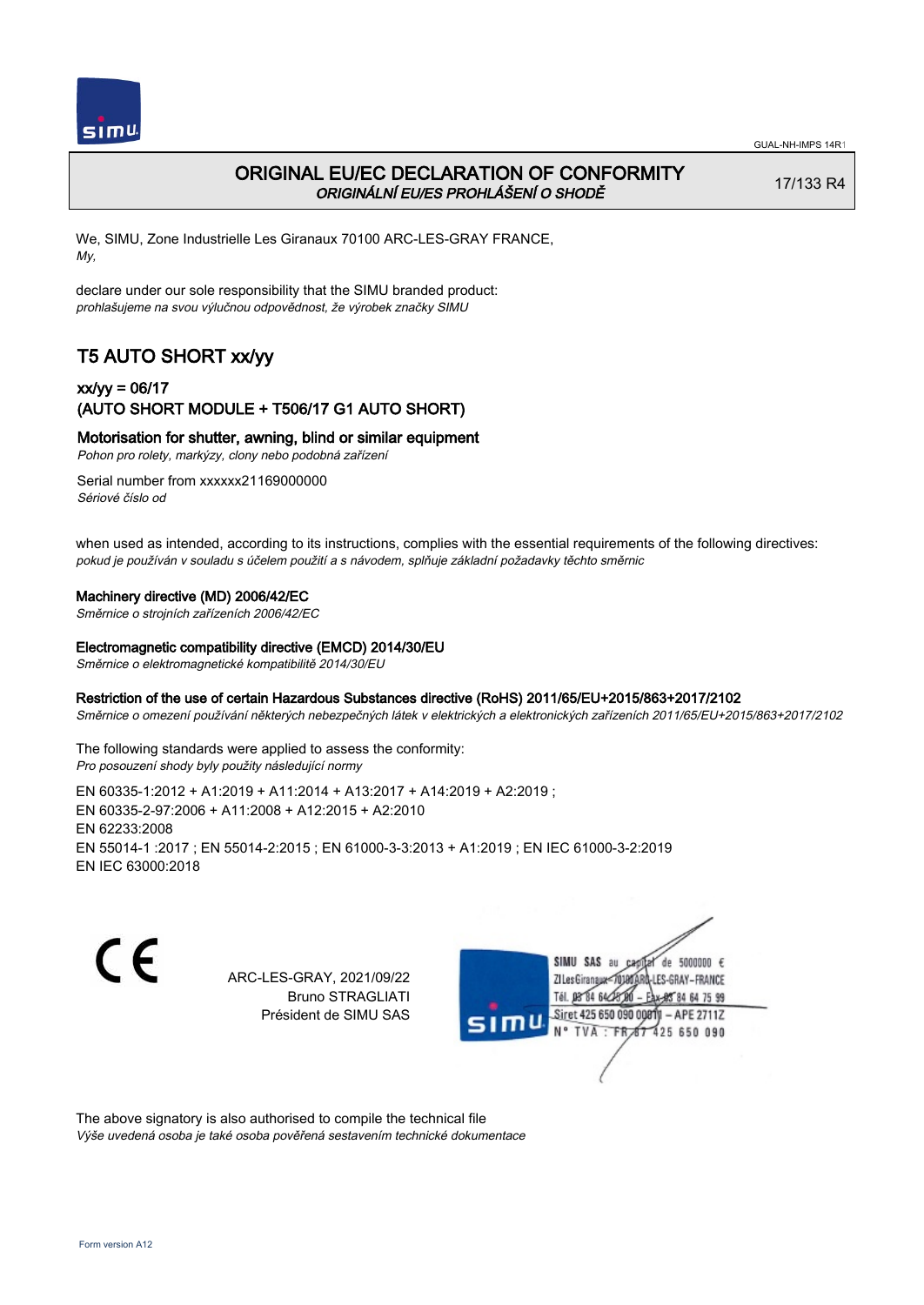

# ORIGINAL EU/EC DECLARATION OF CONFORMITY ORIGINAL EU/EF-OVERENSSTEMMELSESERKLÆRING

17/133 R4

We, SIMU, Zone Industrielle Les Giranaux 70100 ARC-LES-GRAY FRANCE, Vi,

declare under our sole responsibility that the SIMU branded product: erklærer som eneansvarlige, at SIMU mærkede produkter

# T5 AUTO SHORT xx/yy

## xx/yy = 06/17 (AUTO SHORT MODULE + T506/17 G1 AUTO SHORT)

### Motorisation for shutter, awning, blind or similar equipment

Motorisering af gitre, markiser, persienner eller lign. udstyr

Serial number from xxxxxx21169000000 serienummer fra

when used as intended, according to its instructions, complies with the essential requirements of the following directives: når det anvendes efter hensigten, efter dennes instrukser, overholder kravene i følgende direktiver

#### Machinery directive (MD) 2006/42/EC

Maskindirektivet 2006/42/EC

#### Electromagnetic compatibility directive (EMCD) 2014/30/EU

Elektromagnetisk kompatibilitet direktiv 2014/30/EU

### Restriction of the use of certain Hazardous Substances directive (RoHS) 2011/65/EU+2015/863+2017/2102

RoHS direktiv 2011/65/EU+2015/863+2017/2102

The following standards were applied to assess the conformity: Referencestandarderne der følger blev anvendt til at vurdere overholdelsen

EN 60335‑1:2012 + A1:2019 + A11:2014 + A13:2017 + A14:2019 + A2:2019 ; EN 60335‑2‑97:2006 + A11:2008 + A12:2015 + A2:2010 EN 62233:2008 EN 55014‑1 :2017 ; EN 55014‑2:2015 ; EN 61000‑3‑3:2013 + A1:2019 ; EN IEC 61000‑3‑2:2019 EN IEC 63000:2018

C E

ARC-LES-GRAY, 2021/09/22 Bruno STRAGLIATI Président de SIMU SAS



The above signatory is also authorised to compile the technical file Personen nævnt ovenfor er også godkendt til at udarbejde det tekniske dossier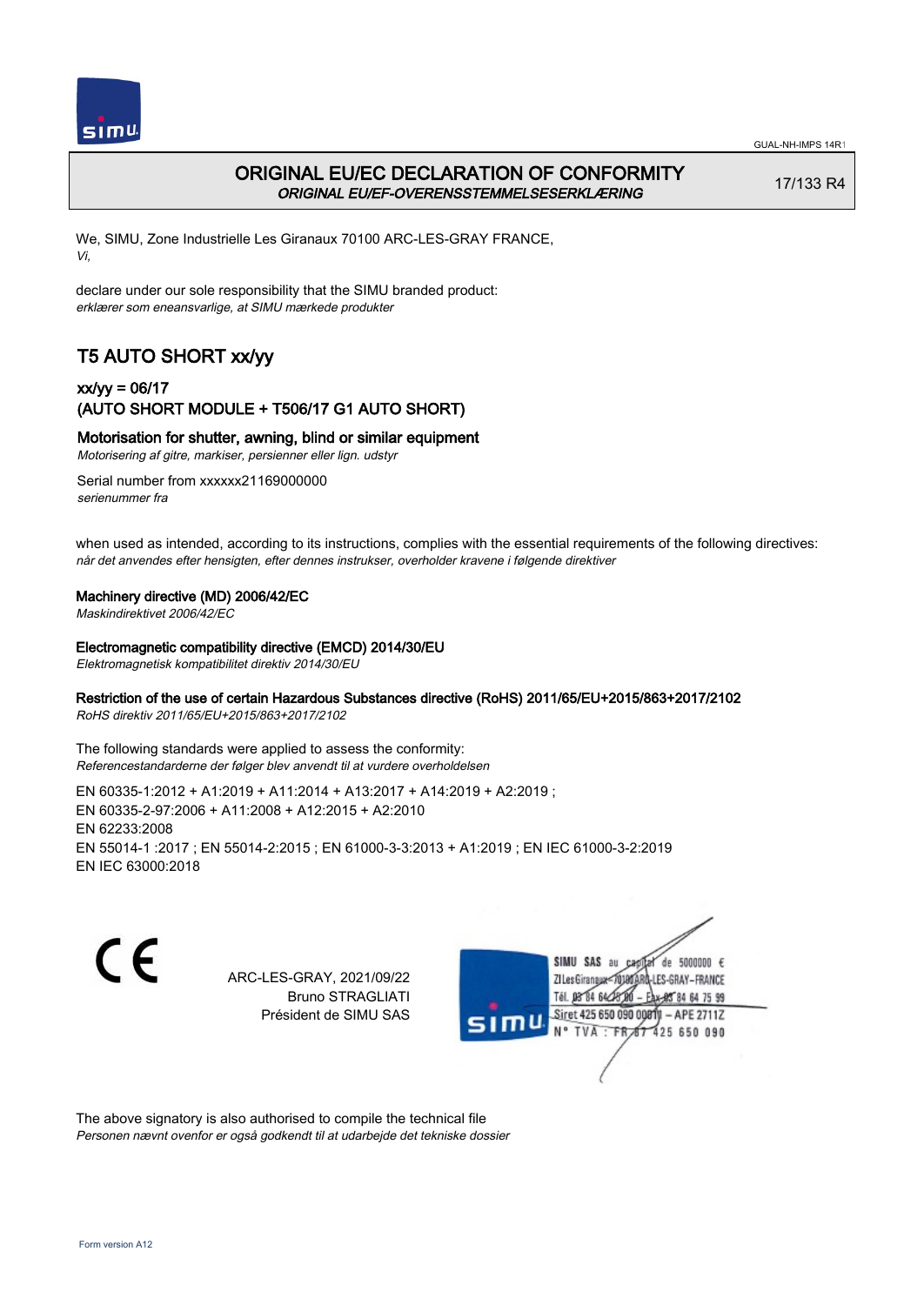

# ORIGINAL EU/EC DECLARATION OF CONFORMITY EL/EK VASTAVUSDEKLARATSIOON

17/133 R4

We, SIMU, Zone Industrielle Les Giranaux 70100 ARC-LES-GRAY FRANCE, Meie,

declare under our sole responsibility that the SIMU branded product: kinnitame kogu vastutusega, et SIMU kaubamärgiga tooted

# T5 AUTO SHORT xx/yy

## xx/yy = 06/17 (AUTO SHORT MODULE + T506/17 G1 AUTO SHORT)

### Motorisation for shutter, awning, blind or similar equipment

Aknaluukide, varikatuste, aknakardinate või sarnaste seadmete motoriseerimine

Serial number from xxxxxx21169000000 Seerianumber alates

when used as intended, according to its instructions, complies with the essential requirements of the following directives: kui kasutatakse eesmärgipäraselt ja juhiste kohaselt, vastavad käesoleva direktiivi põhinõuetele

#### Machinery directive (MD) 2006/42/EC

Masinate direktiiv 2006/42/EC

#### Electromagnetic compatibility directive (EMCD) 2014/30/EU

Elektromagnetilise ühilduvuse direktiiv 2014/30/EU

#### Restriction of the use of certain Hazardous Substances directive (RoHS) 2011/65/EU+2015/863+2017/2102

RoHs direktiiv ohtlike ainete kasutamise piirangute kohta elektri- ja elektroonikaseadmetes 2011/65/EU+2015/863+2017/2102

The following standards were applied to assess the conformity: Vastavusdeklaratsiooni hindamiseks kasutatakse järgmisi standardeid

EN 60335‑1:2012 + A1:2019 + A11:2014 + A13:2017 + A14:2019 + A2:2019 ; EN 60335‑2‑97:2006 + A11:2008 + A12:2015 + A2:2010 EN 62233:2008 EN 55014‑1 :2017 ; EN 55014‑2:2015 ; EN 61000‑3‑3:2013 + A1:2019 ; EN IEC 61000‑3‑2:2019 EN IEC 63000:2018

C E

ARC-LES-GRAY, 2021/09/22 Bruno STRAGLIATI Président de SIMU SAS



The above signatory is also authorised to compile the technical file Eelpool nimetatud isik on volitatud koostama tehnilist dokumentatsiooni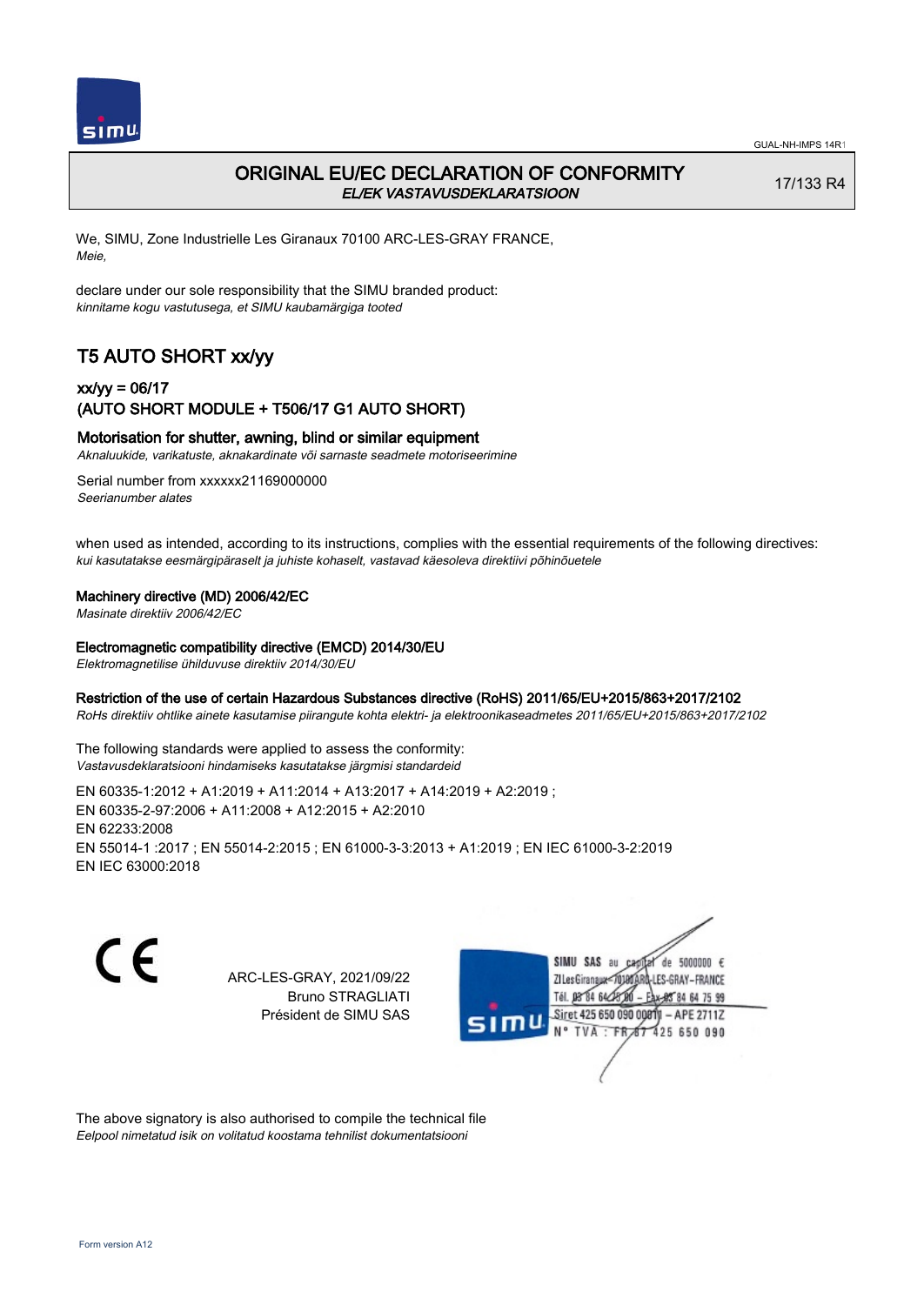

# ORIGINAL EU/EC DECLARATION OF CONFORMITY ALKUPERÄISET EU/EY-VAATIMUSTENMUKAISUUSVAKUUTUS

17/133 R4

We, SIMU, Zone Industrielle Les Giranaux 70100 ARC-LES-GRAY FRANCE, Me,

declare under our sole responsibility that the SIMU branded product: vakuutamme omalla vastuullamme, että SIMU merkkituote

# T5 AUTO SHORT xx/yy

## xx/yy = 06/17 (AUTO SHORT MODULE + T506/17 G1 AUTO SHORT)

### Motorisation for shutter, awning, blind or similar equipment

Sälerullainten, markiisien, kaihtimien tai vastaavien motorisointi

Serial number from xxxxxx21169000000 sarianumerot

when used as intended, according to its instructions, complies with the essential requirements of the following directives: kun käytettynä oikein ja sen ohjeiden mukaan, noudattaa seuraavien direktiivien olennaisia vaatimuksia

#### Machinery directive (MD) 2006/42/EC

Konedirektiivin 2006/42/EC

#### Electromagnetic compatibility directive (EMCD) 2014/30/EU

Sähkömagneettinen yhteensopivuus direktiivin 2014/30/EU

### Restriction of the use of certain Hazardous Substances directive (RoHS) 2011/65/EU+2015/863+2017/2102

RoHS direktiivin 2011/65/EU+2015/863+2017/2102

The following standards were applied to assess the conformity: Seuraavia viitestandardeja sovellettiin vaatimustenmukaisuusvakuutusta arvioitaessa

EN 60335‑1:2012 + A1:2019 + A11:2014 + A13:2017 + A14:2019 + A2:2019 ; EN 60335‑2‑97:2006 + A11:2008 + A12:2015 + A2:2010 EN 62233:2008 EN 55014‑1 :2017 ; EN 55014‑2:2015 ; EN 61000‑3‑3:2013 + A1:2019 ; EN IEC 61000‑3‑2:2019 EN IEC 63000:2018

C F

ARC-LES-GRAY, 2021/09/22 Bruno STRAGLIATI Président de SIMU SAS



The above signatory is also authorised to compile the technical file Yllä allekirjoittaja on myös valtuutettu kokoamaan teknisten tiedostojen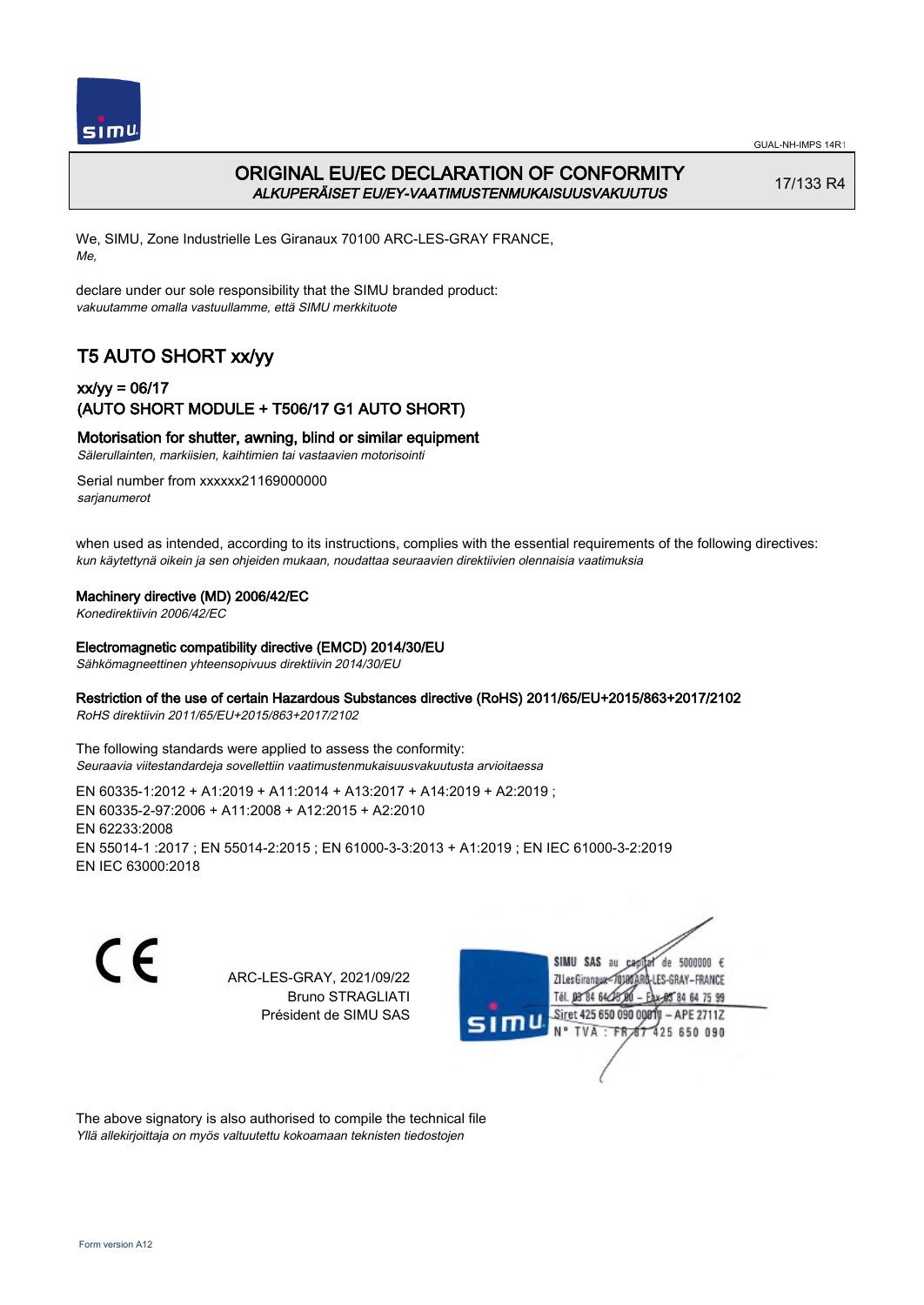

## ORIGINAL EU/EC DECLARATION OF CONFORMITY ΠΡΩΤΟΤΥΠΟ ΔΗΛΩΣΗ ΣΥΜΜΟΡΦΩΣΗΣ ΕΕ/EK

17/133 R4

We, SIMU, Zone Industrielle Les Giranaux 70100 ARC-LES-GRAY FRANCE, εμείς,

declare under our sole responsibility that the SIMU branded product: Δηλώνουμε αναλαμβάνοντας την αποκλειστική ευθύνη ότι το επώνυμο προϊόν SIMU

# T5 AUTO SHORT xx/yy

## xx/yy = 06/17 (AUTO SHORT MODULE + T506/17 G1 AUTO SHORT)

Motorisation for shutter, awning, blind or similar equipment

Μηχανοκίνηση για ρολα,τέντες,στόρια ή παρόμοιο εξοπλισμό

Serial number from xxxxxx21169000000 σειριακό αριθμό από

when used as intended, according to its instructions, complies with the essential requirements of the following directives: όταν χρησιμοποιείται όπως έχει προβλεφθεί, σύμφωνα με τις οδηγίες του, συμφωνεί με τις βασικές απαιτήσεις των ακόλουθων οδηγιών

#### Machinery directive (MD) 2006/42/EC

Οδηγία περι μηχανικού εξοπλισμού 2006/42/EC

#### Electromagnetic compatibility directive (EMCD) 2014/30/EU

Οδηγία ηλεκτρομαγνητικής συμβατότητας 2014/30/EU

#### Restriction of the use of certain Hazardous Substances directive (RoHS) 2011/65/EU+2015/863+2017/2102

Οδηγίας RoHS 2011/65/EU+2015/863+2017/2102

The following standards were applied to assess the conformity: Τα πρότυπα αναφοράς που ακολουθούν εφαρμόστηκαν με σκοπό την αξιολόγηση της συμμόρφωσης

EN 60335‑1:2012 + A1:2019 + A11:2014 + A13:2017 + A14:2019 + A2:2019 ; EN 60335‑2‑97:2006 + A11:2008 + A12:2015 + A2:2010 EN 62233:2008 EN 55014‑1 :2017 ; EN 55014‑2:2015 ; EN 61000‑3‑3:2013 + A1:2019 ; EN IEC 61000‑3‑2:2019 EN IEC 63000:2018

C E

ARC-LES-GRAY, 2021/09/22 Bruno STRAGLIATI Président de SIMU SAS



The above signatory is also authorised to compile the technical file

Το πρόσωπο που αναφέρεται παραπάνω είναι επίσης εξουσιοδοτημένο να καταρτίσει τον τεχνικό φάκελο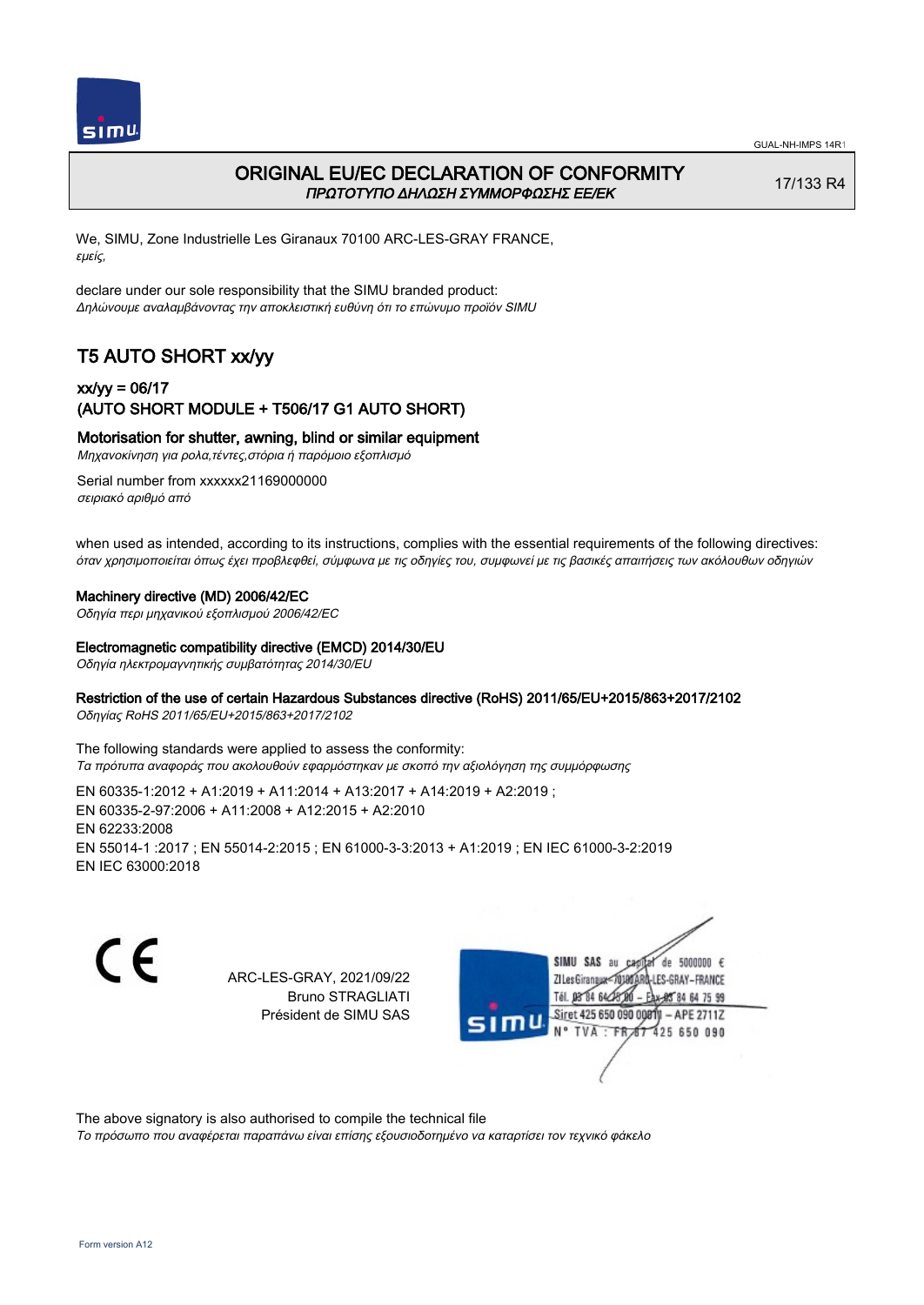

# ORIGINAL EU/EC DECLARATION OF CONFORMITY ORGINALNA EU/EC DEKLARACIJA O USKLAĐENOSTI

17/133 R4

We, SIMU, Zone Industrielle Les Giranaux 70100 ARC-LES-GRAY FRANCE, Mi,

declare under our sole responsibility that the SIMU branded product: izjavljujemo pod punom odgovornošču da je proizvod marke SIMU

# T5 AUTO SHORT xx/yy

## xx/yy = 06/17 (AUTO SHORT MODULE + T506/17 G1 AUTO SHORT)

### Motorisation for shutter, awning, blind or similar equipment

Motorizacija za rolete,tende,sjenila ili slične opreme

Serial number from xxxxxx21169000000 Serijski broj iz

when used as intended, according to its instructions, complies with the essential requirements of the following directives: ako se upotrebljava prema namjeni, prema važećim uputama, usklađen sa prijeko potrebnim zahtijevima slijedećih direktiva

### Machinery directive (MD) 2006/42/EC

Direktiva o strojevima 2006/42/EC

#### Electromagnetic compatibility directive (EMCD) 2014/30/EU

Direktiva o elektromagnetskoj usklađenosti 2014/30/EU

### Restriction of the use of certain Hazardous Substances directive (RoHS) 2011/65/EU+2015/863+2017/2102

Direktiva RoHS 2011/65/EU+2015/863+2017/2102

The following standards were applied to assess the conformity: Slijedeće reference standarda se primjenjuju da se odredi usklađenost

EN 60335‑1:2012 + A1:2019 + A11:2014 + A13:2017 + A14:2019 + A2:2019 ; EN 60335‑2‑97:2006 + A11:2008 + A12:2015 + A2:2010 EN 62233:2008 EN 55014‑1 :2017 ; EN 55014‑2:2015 ; EN 61000‑3‑3:2013 + A1:2019 ; EN IEC 61000‑3‑2:2019 EN IEC 63000:2018

C F

ARC-LES-GRAY, 2021/09/22 Bruno STRAGLIATI Président de SIMU SAS

de 5000000  $\epsilon$ **ZI Les Giranaux** ES-GRAY-FRANCE Tél. 08 84 64 24 85 84 64 75 99 Siret 425 650 090 00811 - APE 2711Z 425 650 090 **TVA** 

The above signatory is also authorised to compile the technical file Gore navedeni potpisnik također je ovlašten za sastavljanje tehničkog dokumenta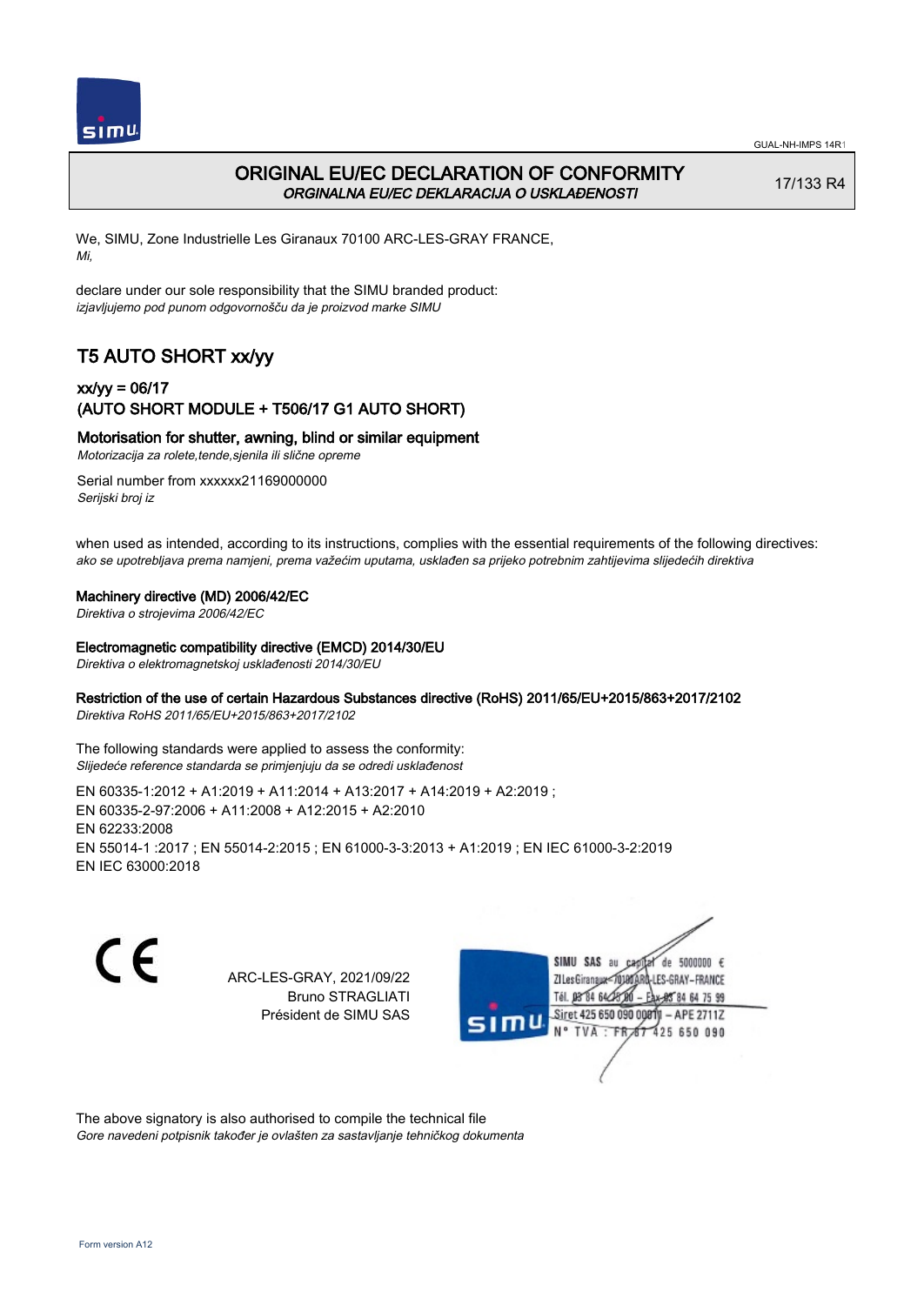

## ORIGINAL EU/EC DECLARATION OF CONFORMITY Eredeti EU/CE Megfelelőségi Nyilatkozat

17/133 R4

We, SIMU, Zone Industrielle Les Giranaux 70100 ARC-LES-GRAY FRANCE, Alulírott,

declare under our sole responsibility that the SIMU branded product: felelősségünk teljes tudatában kijelentjük, hogy a szóban forgó SIMU termék

# T5 AUTO SHORT xx/yy

## xx/yy = 06/17 (AUTO SHORT MODULE + T506/17 G1 AUTO SHORT)

Motorisation for shutter, awning, blind or similar equipment

Redőny, napellenző vagy hasonlószerkezetek motorizálása

Serial number from xxxxxx21169000000 Sorozatszámtól

when used as intended, according to its instructions, complies with the essential requirements of the following directives: megfelel, az alábbi irányelvekben megfogalmazott alapvető követelményeknek

### Machinery directive (MD) 2006/42/EC

Gépekre vonatkozó irányelv 2006/42/EC

#### Electromagnetic compatibility directive (EMCD) 2014/30/EU

Elektromágneses megfelelőségi irányelv 2014/30/EU

### Restriction of the use of certain Hazardous Substances directive (RoHS) 2011/65/EU+2015/863+2017/2102

RoHS irányelv 2011/65/EU+2015/863+2017/2102

The following standards were applied to assess the conformity: A megfelelőség biztosításának érdekében az alábbi szabványok kerültek alkalmazásra

EN 60335‑1:2012 + A1:2019 + A11:2014 + A13:2017 + A14:2019 + A2:2019 ; EN 60335‑2‑97:2006 + A11:2008 + A12:2015 + A2:2010 EN 62233:2008 EN 55014‑1 :2017 ; EN 55014‑2:2015 ; EN 61000‑3‑3:2013 + A1:2019 ; EN IEC 61000‑3‑2:2019 EN IEC 63000:2018

C F

ARC-LES-GRAY, 2021/09/22 Bruno STRAGLIATI Président de SIMU SAS



The above signatory is also authorised to compile the technical file A fent említett aláíró is jogosult a műszaki dokumentáció összeállítására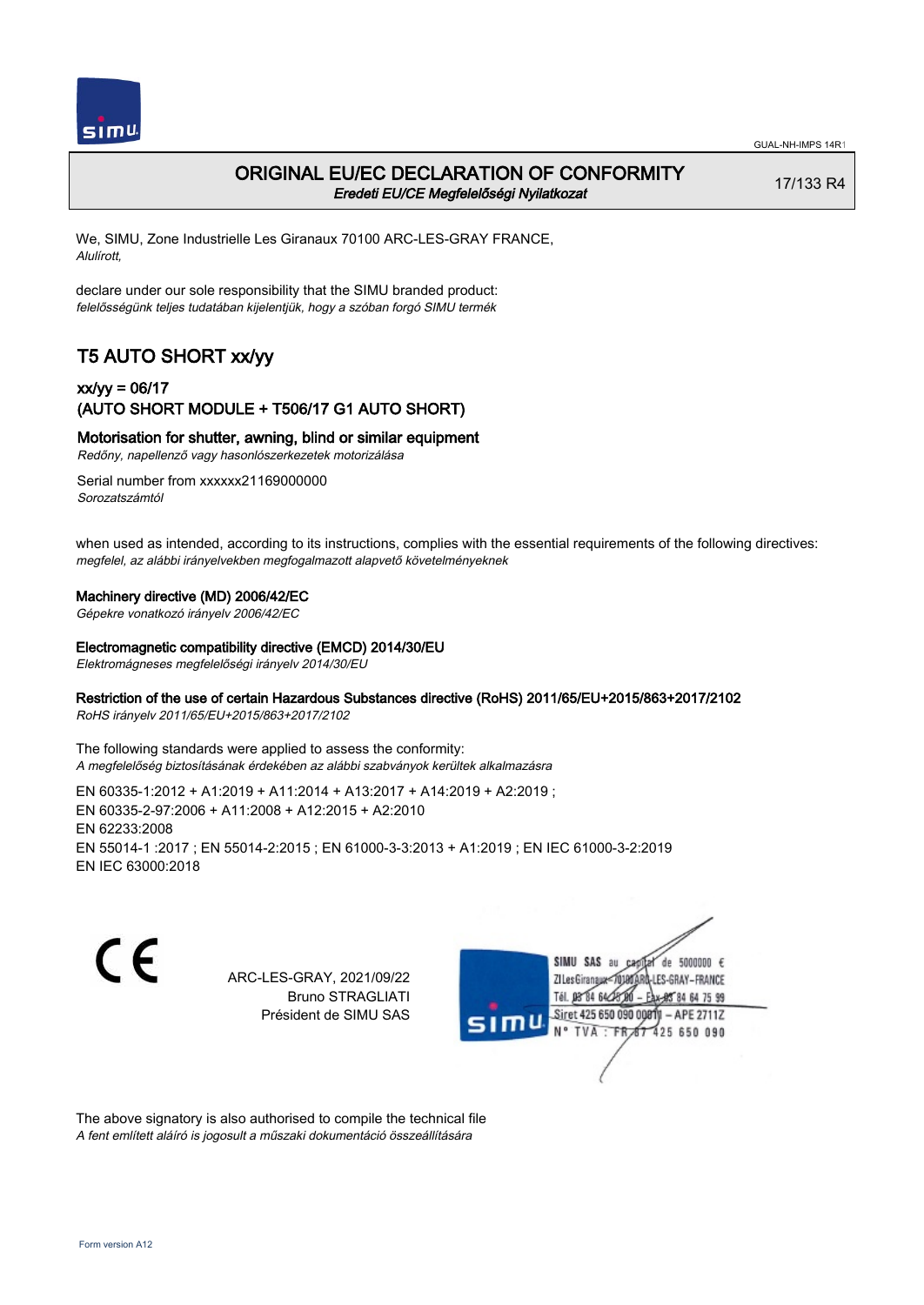

# ORIGINAL EU/EC DECLARATION OF CONFORMITY ORIGINALI ES/EB ATITIKTIES DEKLARACIJA

17/133 R4

We, SIMU, Zone Industrielle Les Giranaux 70100 ARC-LES-GRAY FRANCE, Mes,

declare under our sole responsibility that the SIMU branded product: atsakingai deklaruojame, kad SIMU kompanijos produktas

# T5 AUTO SHORT xx/yy

## xx/yy = 06/17 (AUTO SHORT MODULE + T506/17 G1 AUTO SHORT)

### Motorisation for shutter, awning, blind or similar equipment

Apsauginių žaliuzių, markizių, ritininių užuolaidų ir panašių gaminių automatizavimas

Serial number from xxxxxx21169000000 Serijos numeris nuo

when used as intended, according to its instructions, complies with the essential requirements of the following directives: naudojamas pagal paskirtį, pagal gamintojo instrukcijas, atitinka esminius šių Direktyvų reikalavimus

#### Machinery directive (MD) 2006/42/EC

Mašinų direktyva 2006/42/EC

#### Electromagnetic compatibility directive (EMCD) 2014/30/EU

Elektromagnetinio suderinamumo direktyva 2014/30/EU

### Restriction of the use of certain Hazardous Substances directive (RoHS) 2011/65/EU+2015/863+2017/2102

PMNA (RoHS) direktyva 2011/65/EU+2015/863+2017/2102

The following standards were applied to assess the conformity: Įverinti deklaruojamą atitiktį buvo taikomi toliau nurodyti standartai

EN 60335‑1:2012 + A1:2019 + A11:2014 + A13:2017 + A14:2019 + A2:2019 ; EN 60335‑2‑97:2006 + A11:2008 + A12:2015 + A2:2010 EN 62233:2008 EN 55014‑1 :2017 ; EN 55014‑2:2015 ; EN 61000‑3‑3:2013 + A1:2019 ; EN IEC 61000‑3‑2:2019 EN IEC 63000:2018

C F

ARC-LES-GRAY, 2021/09/22 Bruno STRAGLIATI Président de SIMU SAS



The above signatory is also authorised to compile the technical file Asmuo, pasirašęs šią deklaraciją, taip pat turi įgaliojimą sudaryti techninę bylą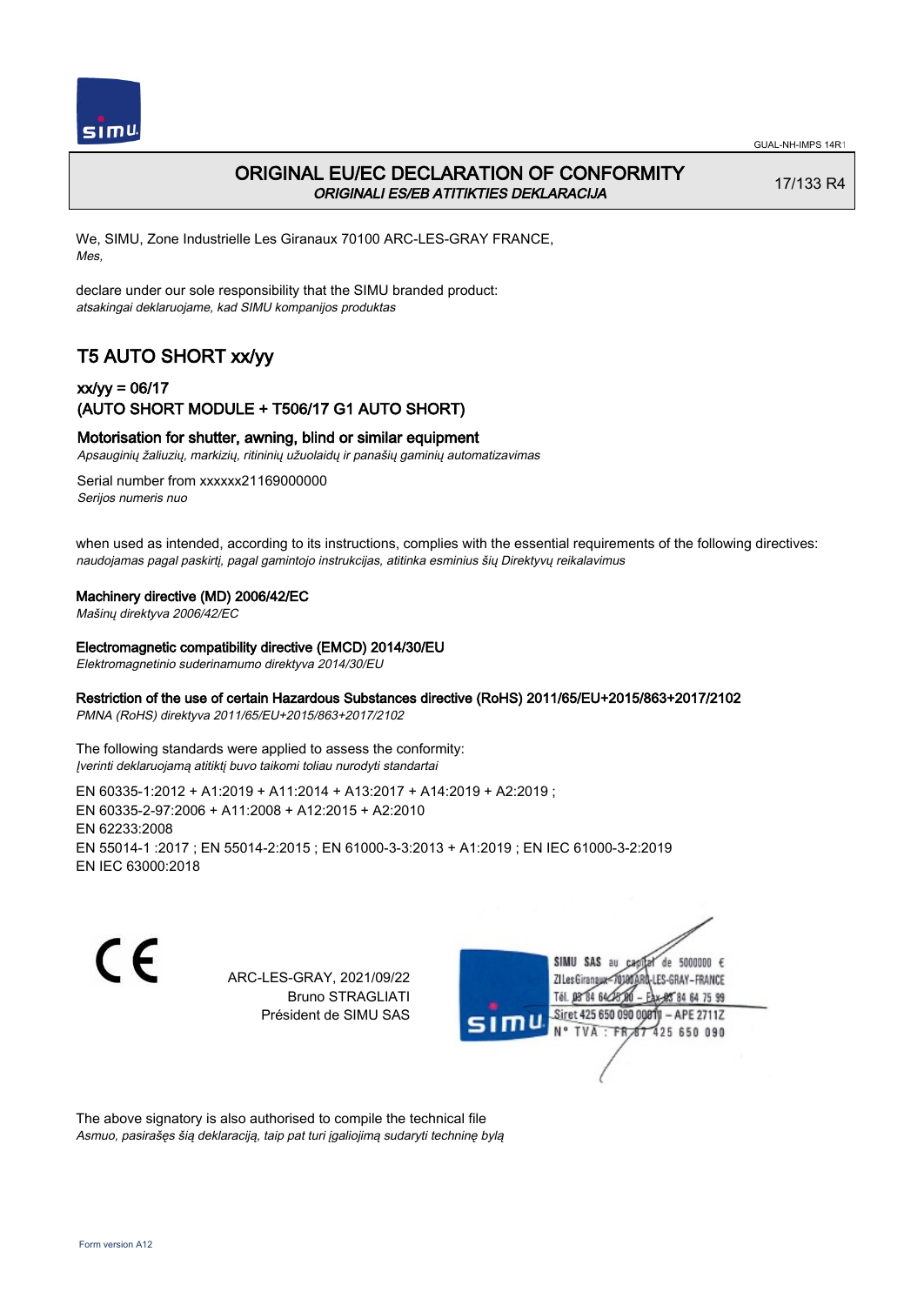

# ORIGINAL EU/EC DECLARATION OF CONFORMITY ES/EK ATBILSTĪBAS DEKLARĀCIJA

17/133 R4

We, SIMU, Zone Industrielle Les Giranaux 70100 ARC-LES-GRAY FRANCE, Mēs,

declare under our sole responsibility that the SIMU branded product: ar pilnu atbildību, apliecinām, ka SIMU zīmola produkti,

# T5 AUTO SHORT xx/yy

## xx/yy = 06/17 (AUTO SHORT MODULE + T506/17 G1 AUTO SHORT)

### Motorisation for shutter, awning, blind or similar equipment

Aizsargžalūziju, žalūziju, markīžu, aizkaru un līdzīgu gala produktu motorizēšana

Serial number from xxxxxx21169000000 sērijas numurs no

when used as intended, according to its instructions, complies with the essential requirements of the following directives: ja tie tiek lietoti saskaņā ar norādījumiem, atbilst šo direktīvu pamatprasībām

#### Machinery directive (MD) 2006/42/EC

Mašīnu Direktīva 2006/42/EC

#### Electromagnetic compatibility directive (EMCD) 2014/30/EU

Elektromagnētiskās Savietojamības Direktīva 2014/30/EU

### Restriction of the use of certain Hazardous Substances directive (RoHS) 2011/65/EU+2015/863+2017/2102

RoHs Direktīva par dažādu bīstamu vielu izmantošanas ierobežošanu elektriskās un elektroniskās iekārtās 2011/65/EU+2015/863+2017/2102

The following standards were applied to assess the conformity: Atbilstības deklarācijas novērtēšanai tiek pielietoti sekojoši standarti

EN 60335‑1:2012 + A1:2019 + A11:2014 + A13:2017 + A14:2019 + A2:2019 ; EN 60335‑2‑97:2006 + A11:2008 + A12:2015 + A2:2010 EN 62233:2008 EN 55014‑1 :2017 ; EN 55014‑2:2015 ; EN 61000‑3‑3:2013 + A1:2019 ; EN IEC 61000‑3‑2:2019 EN IEC 63000:2018

C E

ARC-LES-GRAY, 2021/09/22 Bruno STRAGLIATI Président de SIMU SAS

SIMU SAS de 5000000  $\epsilon$ **ZILesGiranaux** ES-GRAY-FRANCE 64 75 99 Siret 425 650 090 00811  $-$  APE 2711Z **TVA** 425 650 090

The above signatory is also authorised to compile the technical file Iepriekš minētā persona ir pilnvarota sastādīt tehnisko dokumentāciju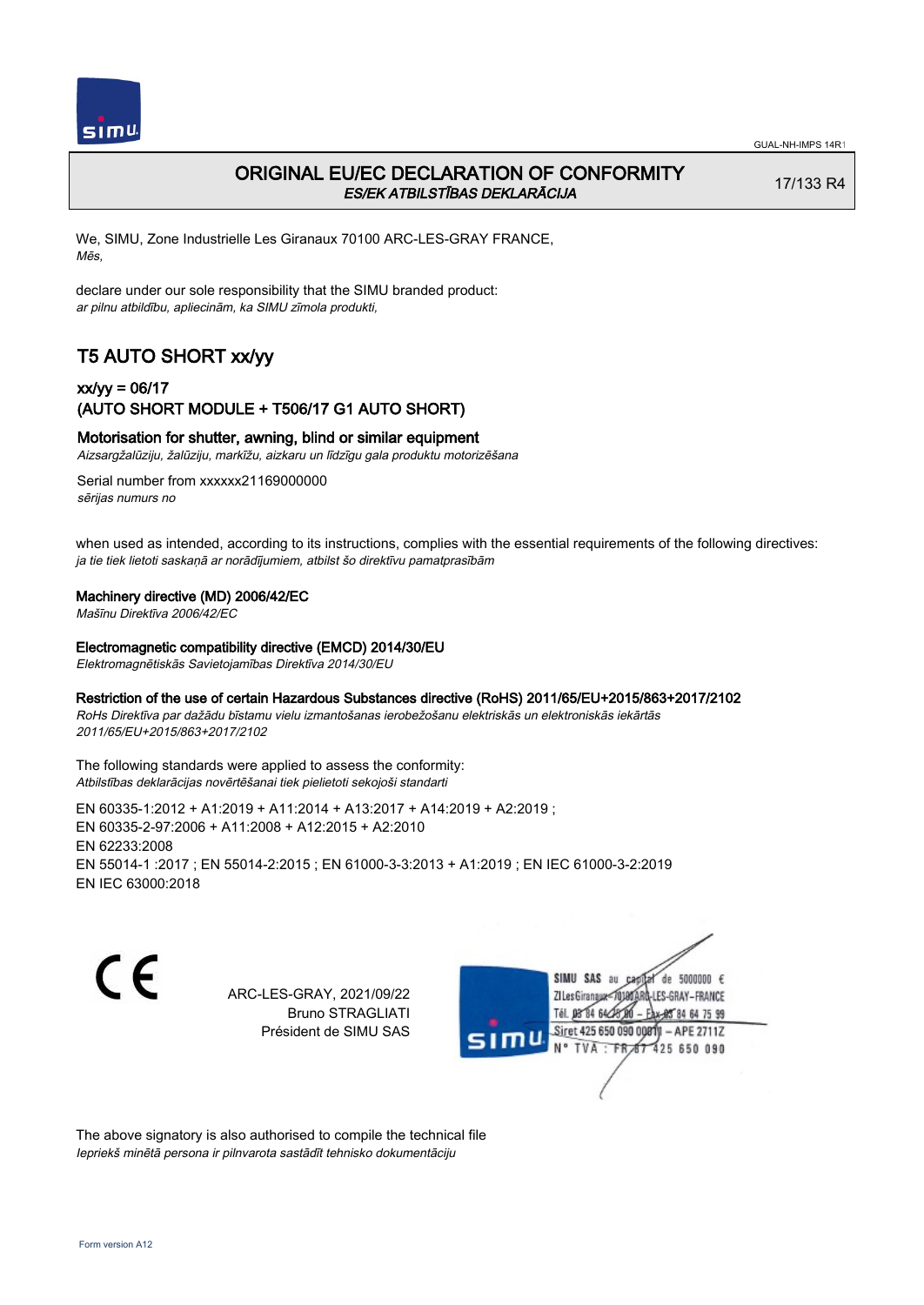

# ORIGINAL EU/EC DECLARATION OF CONFORMITY OORSPRONKELIJKE EU/EG-CONFORMITEITSVERKLARING

17/133 R4

We, SIMU, Zone Industrielle Les Giranaux 70100 ARC-LES-GRAY FRANCE, Wij,

declare under our sole responsibility that the SIMU branded product: verklaren op eigen verantwoordelijkheid dat het produkt van het SIMU

# T5 AUTO SHORT xx/yy

## xx/yy = 06/17 (AUTO SHORT MODULE + T506/17 G1 AUTO SHORT)

### Motorisation for shutter, awning, blind or similar equipment

Motorisatie voor rolluiken, zonwering, screens of gelijkaardige toepassingen

Serial number from xxxxxx21169000000 Serienummer van

when used as intended, according to its instructions, complies with the essential requirements of the following directives: wanneer gebruikt voor de juiste toepassing voldoet aan de essentiële eisen van de volgende richtlijnen

#### Machinery directive (MD) 2006/42/EC

Machinerichtlijn 2006/42/EC

#### Electromagnetic compatibility directive (EMCD) 2014/30/EU

Richtlijn elektromagnetische compatibiliteit 2014/30/EU

### Restriction of the use of certain Hazardous Substances directive (RoHS) 2011/65/EU+2015/863+2017/2102

RoHS Richtlijn 2011/65/EU+2015/863+2017/2102

The following standards were applied to assess the conformity: De volgende referentiestandaarden worden toegepast om de overeenstemming te evalueren

EN 60335‑1:2012 + A1:2019 + A11:2014 + A13:2017 + A14:2019 + A2:2019 ; EN 60335‑2‑97:2006 + A11:2008 + A12:2015 + A2:2010 EN 62233:2008 EN 55014‑1 :2017 ; EN 55014‑2:2015 ; EN 61000‑3‑3:2013 + A1:2019 ; EN IEC 61000‑3‑2:2019 EN IEC 63000:2018

C F

ARC-LES-GRAY, 2021/09/22 Bruno STRAGLIATI Président de SIMU SAS



The above signatory is also authorised to compile the technical file

De bovengenoemde persoon is ook bevoegd om het technisch dossier samen te stellen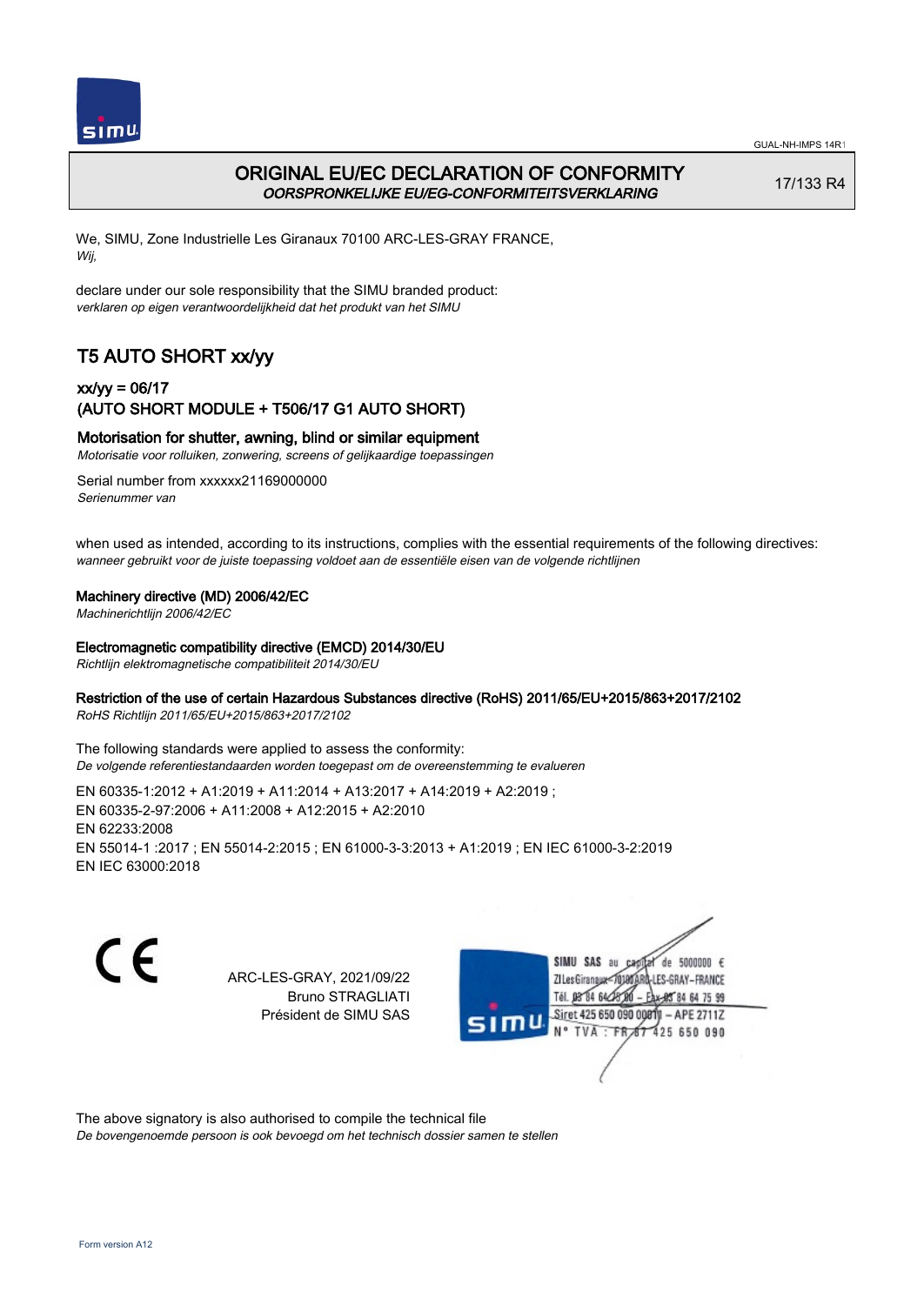

# ORIGINAL EU/EC DECLARATION OF CONFORMITY ORIGINAL EU / CE - ERKLÆRING

17/133 R4

We, SIMU, Zone Industrielle Les Giranaux 70100 ARC-LES-GRAY FRANCE, Vi,

declare under our sole responsibility that the SIMU branded product: erklærer under vårt eneansvar at SIMU merket produkt

# T5 AUTO SHORT xx/yy

## xx/yy = 06/17 (AUTO SHORT MODULE + T506/17 G1 AUTO SHORT)

### Motorisation for shutter, awning, blind or similar equipment

Motorisering for marksier, screens, persienner eller lignende utstyr

Serial number from xxxxxx21169000000 Serienummer fra

when used as intended, according to its instructions, complies with the essential requirements of the following directives: når de brukes som forutsatt, i henhold til sin instruks, i samsvar med de grunnlegende kravene i følgende direktiver

#### Machinery directive (MD) 2006/42/EC

Maskindirektivet 2006/42/EC

#### Electromagnetic compatibility directive (EMCD) 2014/30/EU

EMC-dirketivet 2014/30/EU

### Restriction of the use of certain Hazardous Substances directive (RoHS) 2011/65/EU+2015/863+2017/2102

RoHS-direktivet 2011/65/EU+2015/863+2017/2102

The following standards were applied to assess the conformity: Følgende referansestandarder ble brukt for å vurdere samsvar

EN 60335‑1:2012 + A1:2019 + A11:2014 + A13:2017 + A14:2019 + A2:2019 ; EN 60335‑2‑97:2006 + A11:2008 + A12:2015 + A2:2010 EN 62233:2008 EN 55014‑1 :2017 ; EN 55014‑2:2015 ; EN 61000‑3‑3:2013 + A1:2019 ; EN IEC 61000‑3‑2:2019 EN IEC 63000:2018

 $\epsilon$ 

ARC-LES-GRAY, 2021/09/22 Bruno STRAGLIATI Président de SIMU SAS



The above signatory is also authorised to compile the technical file Ovennevnte underskrevet fullmakt til å utarbeide den tekniske dokumentasjonen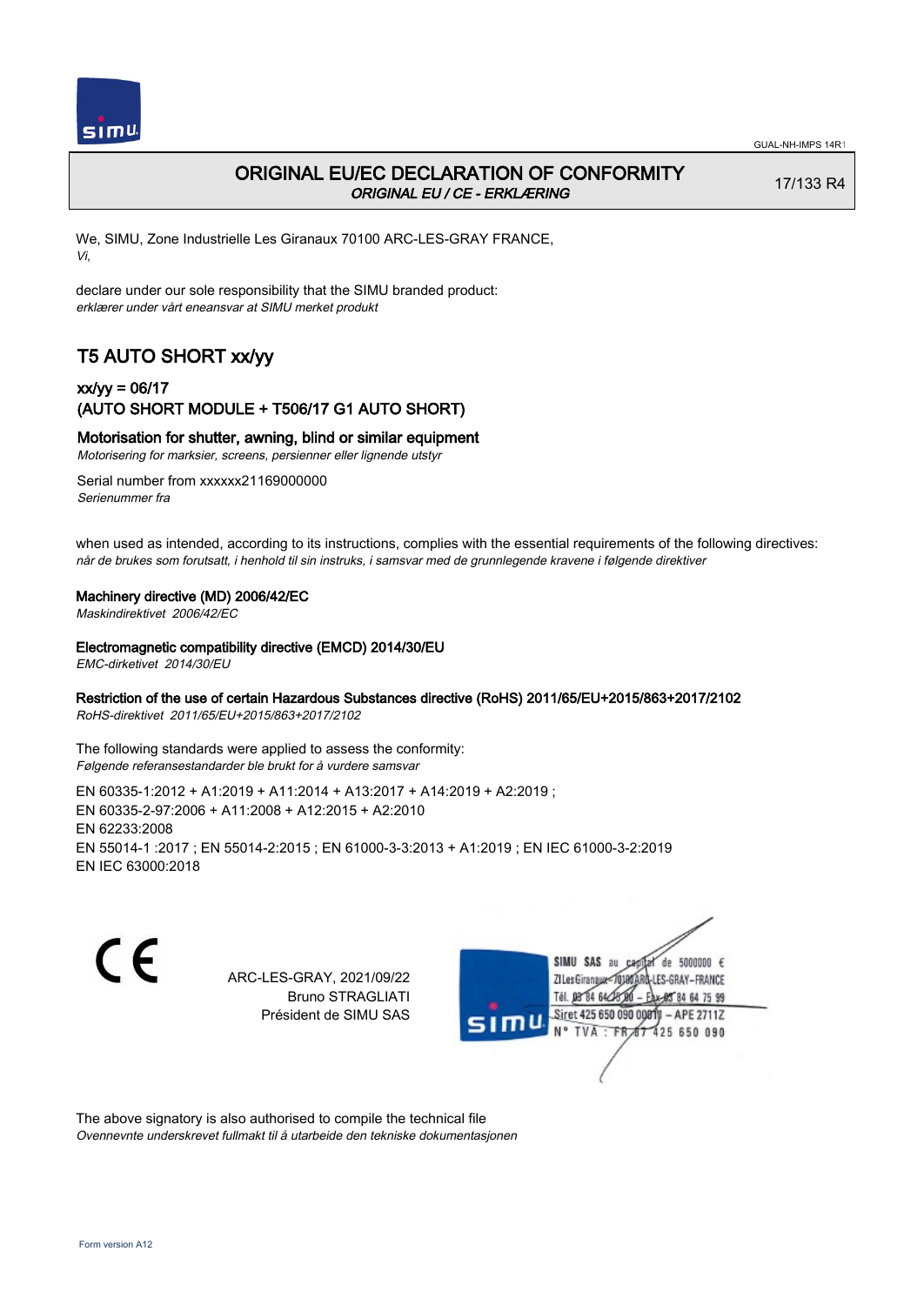

# ORIGINAL EU/EC DECLARATION OF CONFORMITY ORYGINALNA DEKLARACJA ZGODNOŚCI UE/WE

17/133 R4

We, SIMU, Zone Industrielle Les Giranaux 70100 ARC-LES-GRAY FRANCE, My,

declare under our sole responsibility that the SIMU branded product: deklarujemy z pełną odpowiedzialnością, że produkt oznaczony marką SIMU

# T5 AUTO SHORT xx/yy

## xx/yy = 06/17 (AUTO SHORT MODULE + T506/17 G1 AUTO SHORT)

### Motorisation for shutter, awning, blind or similar equipment

Wyposażenie w napęd rolety, markizy, osłony przeciwsłonecznej lub podobnego urządzenia

Serial number from xxxxxx21169000000 z numerem seryjnym od

when used as intended, according to its instructions, complies with the essential requirements of the following directives: gdy jest używany zgodnie z przeznaczeniem i instrukcjami, spełnia podstawowe wymagania następujących Dyrektyw

#### Machinery directive (MD) 2006/42/EC

Dyrektywa maszynowa 2006/42/EC

#### Electromagnetic compatibility directive (EMCD) 2014/30/EU

Dyrektywa kompatybilności elektromagnetycznej 2014/30/EU

#### Restriction of the use of certain Hazardous Substances directive (RoHS) 2011/65/EU+2015/863+2017/2102

Dyrektywa RoHS 2011/65/EU+2015/863+2017/2102

The following standards were applied to assess the conformity: Do oceny zgodności zostały zastosowane następujące normy

EN 60335‑1:2012 + A1:2019 + A11:2014 + A13:2017 + A14:2019 + A2:2019 ; EN 60335‑2‑97:2006 + A11:2008 + A12:2015 + A2:2010 EN 62233:2008 EN 55014‑1 :2017 ; EN 55014‑2:2015 ; EN 61000‑3‑3:2013 + A1:2019 ; EN IEC 61000‑3‑2:2019 EN IEC 63000:2018

 $\epsilon$ 

ARC-LES-GRAY, 2021/09/22 Bruno STRAGLIATI Président de SIMU SAS

de 5000000  $\epsilon$ **ZILes Giranaux** ES-GRAY-FRANCE Tél. 08 84 64 24 85 84 64 75 99 Siret 425 650 090 00811 - APE 2711Z 425 650 090 TVA

The above signatory is also authorised to compile the technical file

Osoba wskazana powyżej jest również upoważniony do przygotowania dokumentacji technicznej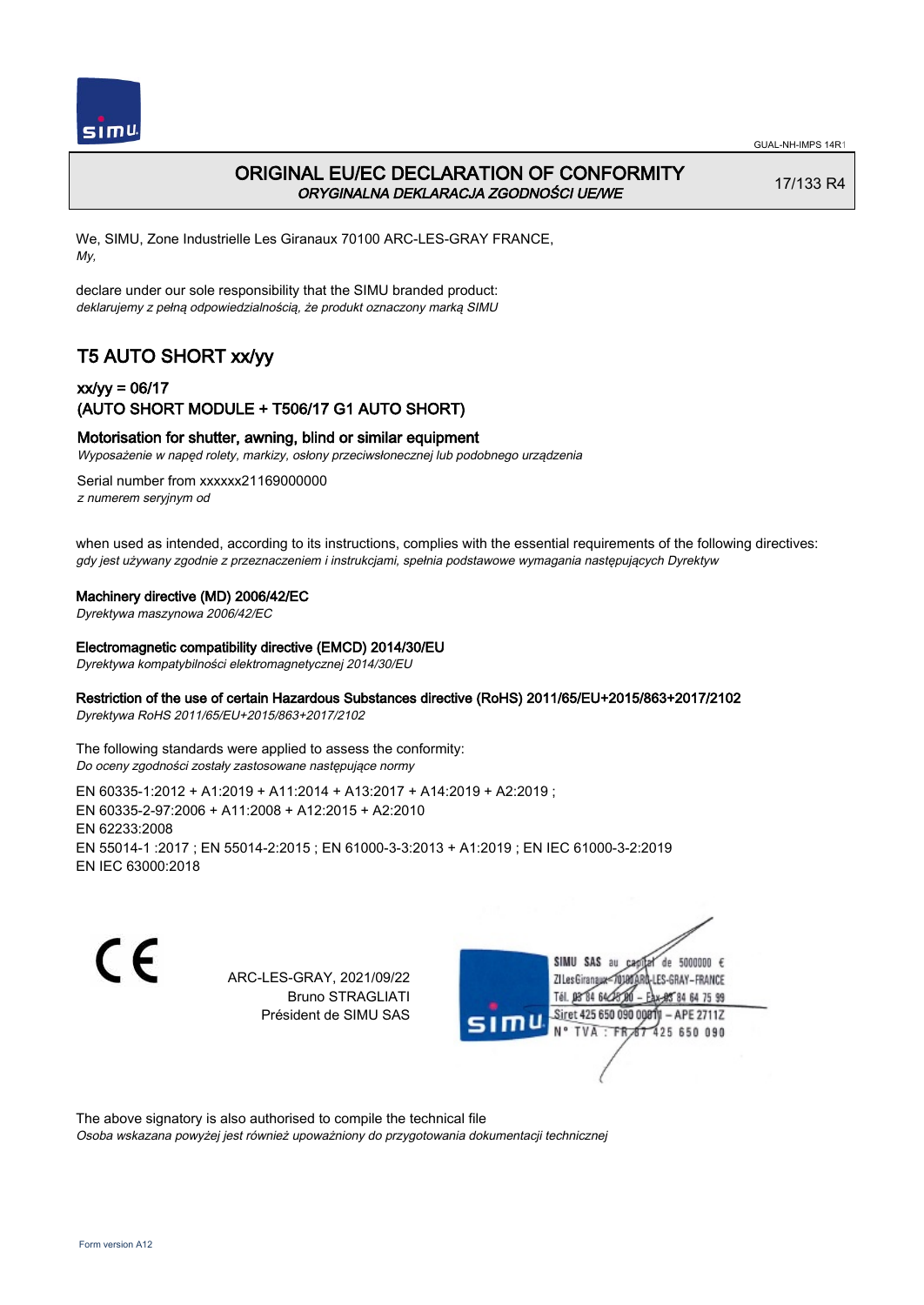

# ORIGINAL EU/EC DECLARATION OF CONFORMITY DECLARAÇÃO UE/CE DE CONFORMIDADE ORIGINAL

17/133 R4

We, SIMU, Zone Industrielle Les Giranaux 70100 ARC-LES-GRAY FRANCE, Nós,

declare under our sole responsibility that the SIMU branded product: declaramos sob nossa única responsabilidade que o dispositivo marca SIMU

# T5 AUTO SHORT xx/yy

### xx/yy = 06/17 (AUTO SHORT MODULE + T506/17 G1 AUTO SHORT)

### Motorisation for shutter, awning, blind or similar equipment

Motorização para toldo, persiana, estore, cortina ou equipamento parecido

Serial number from xxxxxx21169000000 Número de série desde

when used as intended, according to its instructions, complies with the essential requirements of the following directives: Quando utilizado de acordo com sua a aplicação, segundo as suas instruções, cumpre os requisitos essenciais das seguintes diretivas

#### Machinery directive (MD) 2006/42/EC

Diretiva Máquinas 2006/42/EC

#### Electromagnetic compatibility directive (EMCD) 2014/30/EU

Diretiva compatibilidade electromagnética 2014/30/EU

### Restriction of the use of certain Hazardous Substances directive (RoHS) 2011/65/EU+2015/863+2017/2102

Diretiva RoHS 2011/65/EU+2015/863+2017/2102

The following standards were applied to assess the conformity: As normas de referência apresentadas em seguida foram aplicadas para avaliar a conformidade

EN 60335‑1:2012 + A1:2019 + A11:2014 + A13:2017 + A14:2019 + A2:2019 ; EN 60335‑2‑97:2006 + A11:2008 + A12:2015 + A2:2010 EN 62233:2008 EN 55014‑1 :2017 ; EN 55014‑2:2015 ; EN 61000‑3‑3:2013 + A1:2019 ; EN IEC 61000‑3‑2:2019 EN IEC 63000:2018

C F

ARC-LES-GRAY, 2021/09/22 Bruno STRAGLIATI Président de SIMU SAS



The above signatory is also authorised to compile the technical file

A pessoa nomeada acima também está autorizada a compilar o processo técnico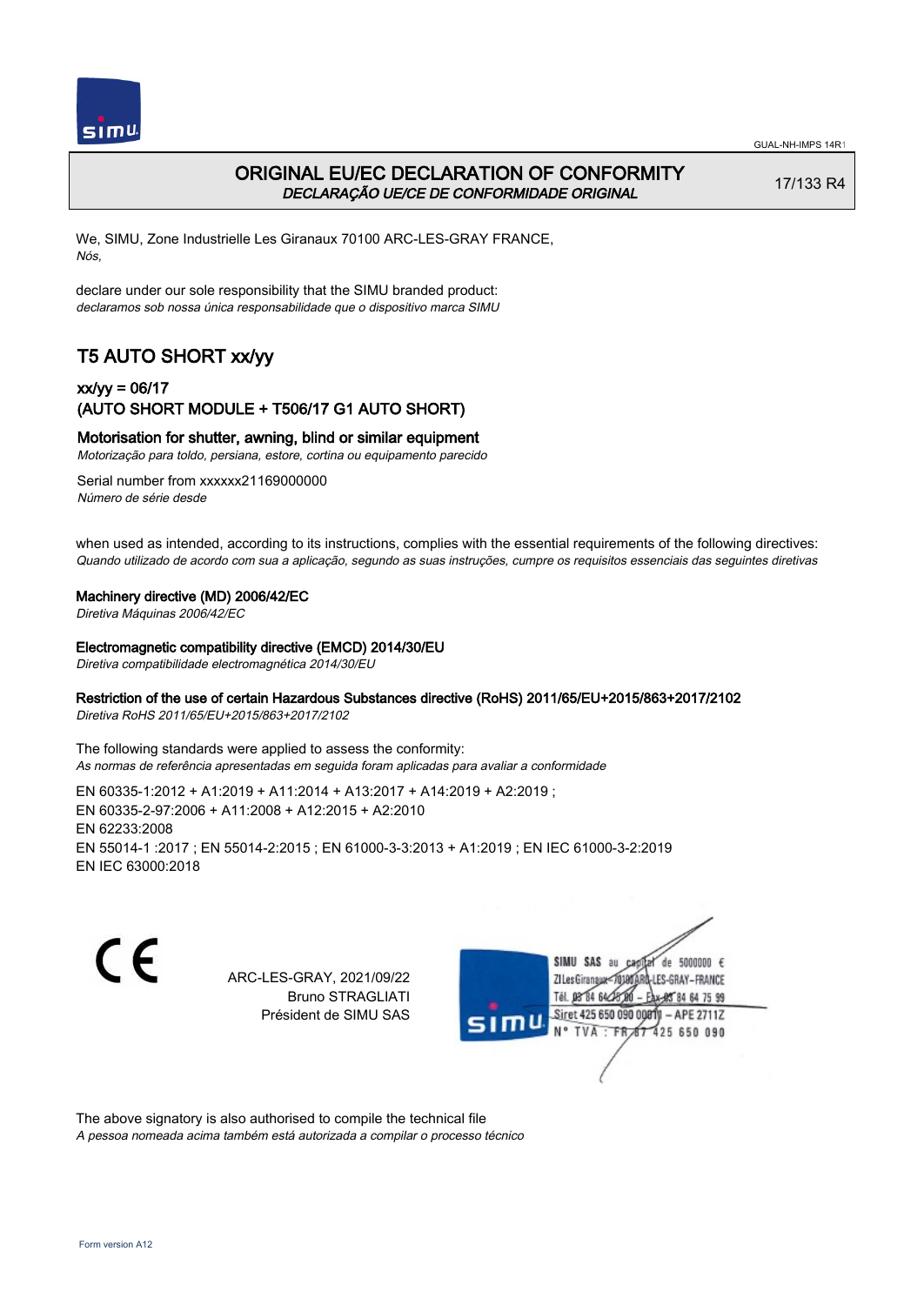

# ORIGINAL EU/EC DECLARATION OF CONFORMITY ORIGINAL EU/EC DECLARAIE DE CONFORMITATE

17/133 R4

We, SIMU, Zone Industrielle Les Giranaux 70100 ARC-LES-GRAY FRANCE, Noi,

declare under our sole responsibility that the SIMU branded product: declarăm pe propria răspundere că produsele marca SIMU

# T5 AUTO SHORT xx/yy

## xx/yy = 06/17 (AUTO SHORT MODULE + T506/17 G1 AUTO SHORT)

### Motorisation for shutter, awning, blind or similar equipment

Motorizări pentru rulou, marchiză, perdea sau echipament similar

Serial number from xxxxxx21169000000 Numărul de serie din

when used as intended, according to its instructions, complies with the essential requirements of the following directives: utilizate conform destinaiei lor, aa cum este descris în manualul de utilizare, sunt în conformitate cu cerinele eseniale ale următoarelor directive

#### Machinery directive (MD) 2006/42/EC

Directiva privind echipamentele tehnice 2006/42/EC

### Electromagnetic compatibility directive (EMCD) 2014/30/EU

Directiva privind compatibilitatea electromagnetică 2014/30/EU

#### Restriction of the use of certain Hazardous Substances directive (RoHS) 2011/65/EU+2015/863+2017/2102

Directiva RoHS 2011/65/EU+2015/863+2017/2102

The following standards were applied to assess the conformity: Următoarele standarde de referină au fost aplicate pentru respectarea conformităii

EN 60335‑1:2012 + A1:2019 + A11:2014 + A13:2017 + A14:2019 + A2:2019 ; EN 60335‑2‑97:2006 + A11:2008 + A12:2015 + A2:2010 EN 62233:2008 EN 55014‑1 :2017 ; EN 55014‑2:2015 ; EN 61000‑3‑3:2013 + A1:2019 ; EN IEC 61000‑3‑2:2019 EN IEC 63000:2018

C E

ARC-LES-GRAY, 2021/09/22 Bruno STRAGLIATI Président de SIMU SAS

SIMU SAS de 5000000 € **ZILes Giranaux** ES-GRAY-FRANCE 64 75 99 Siret 425 650 090 00811  $-$  APE 2711Z 425 650 090

The above signatory is also authorised to compile the technical file Semnatarul de mai sus este, de asemenea, autorizat să întocmească dosarul tehnic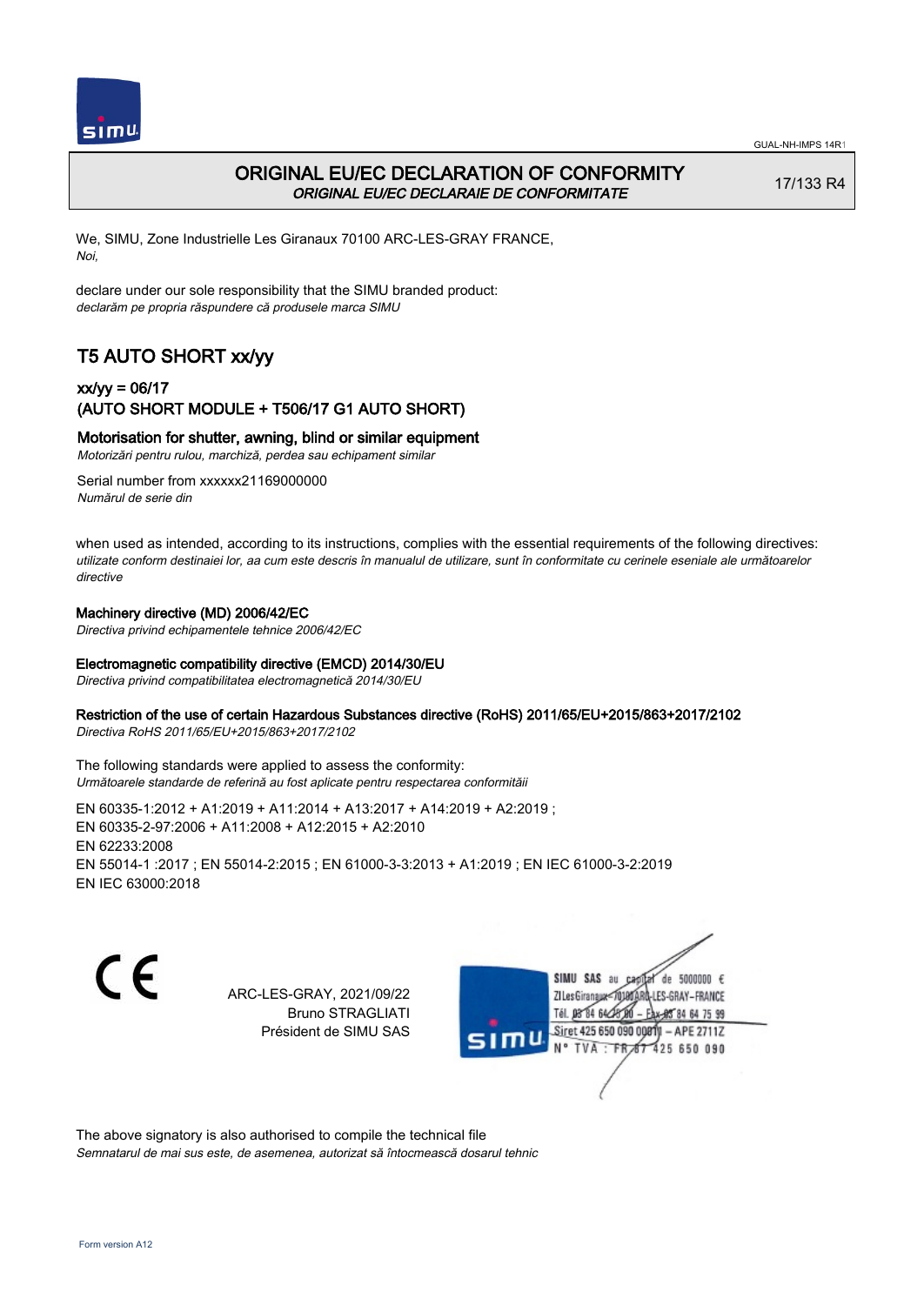

# ORIGINAL EU/EC DECLARATION OF CONFORMITY ORIGINAL EU/EG-FÖRSÄKRAN OM ÖVERENSSTÄMMELSE

17/133 R4

We, SIMU, Zone Industrielle Les Giranaux 70100 ARC-LES-GRAY FRANCE, Vi,

declare under our sole responsibility that the SIMU branded product: försäkrar på eget ansvar att produkten av varumärket SIMU

# T5 AUTO SHORT xx/yy

## xx/yy = 06/17 (AUTO SHORT MODULE + T506/17 G1 AUTO SHORT)

### Motorisation for shutter, awning, blind or similar equipment

Motorisering för jalusi, markis, rullgardin eller liknande produkter

Serial number from xxxxxx21169000000 Serienumret från

when used as intended, according to its instructions, complies with the essential requirements of the following directives: uppfyller de grundläggande kraven i följande direktiv när den används på det sätt som avses, i enlighet med bruksanvisningen

### Machinery directive (MD) 2006/42/EC

Maskindirektivet 2006/42/EC

#### Electromagnetic compatibility directive (EMCD) 2014/30/EU

EMC-direktivet 2014/30/EU

### Restriction of the use of certain Hazardous Substances directive (RoHS) 2011/65/EU+2015/863+2017/2102

RoHS-direktivet 2011/65/EU+2015/863+2017/2102

The following standards were applied to assess the conformity: Följande referensnormer har tillämpats för att göra en bedömning av överensstämmelsen

EN 60335‑1:2012 + A1:2019 + A11:2014 + A13:2017 + A14:2019 + A2:2019 ; EN 60335‑2‑97:2006 + A11:2008 + A12:2015 + A2:2010 EN 62233:2008 EN 55014‑1 :2017 ; EN 55014‑2:2015 ; EN 61000‑3‑3:2013 + A1:2019 ; EN IEC 61000‑3‑2:2019 EN IEC 63000:2018

C F

ARC-LES-GRAY, 2021/09/22 Bruno STRAGLIATI Président de SIMU SAS



The above signatory is also authorised to compile the technical file

Den person som anges ovan är också behörig att ställa samman den tekniska dokumentationen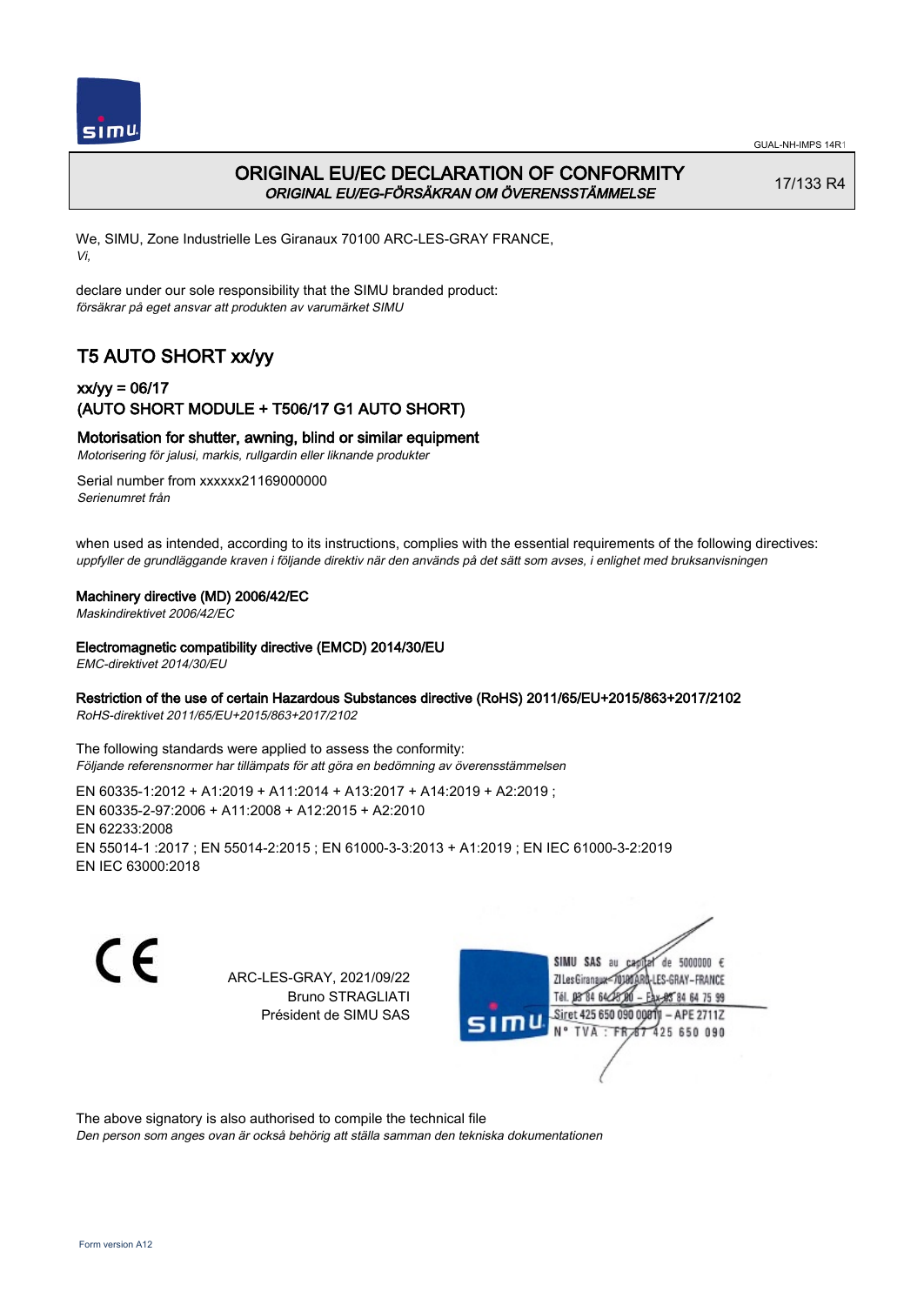

# ORIGINAL EU/EC DECLARATION OF CONFORMITY ORIGINÁLNE VYHLÁSENIE EU/ES O ZHODE

17/133 R4

We, SIMU, Zone Industrielle Les Giranaux 70100 ARC-LES-GRAY FRANCE, My,

declare under our sole responsibility that the SIMU branded product: vyhlasujeme na svoju výlučnú zodpovednosť, že výrobok značky SIMU

# T5 AUTO SHORT xx/yy

## xx/yy = 06/17 (AUTO SHORT MODULE + T506/17 G1 AUTO SHORT)

Motorisation for shutter, awning, blind or similar equipment

Pohon pre rolety, markízy, clony alebo podobné zariadenia

Serial number from xxxxxx21169000000 Seriové číslo od

when used as intended, according to its instructions, complies with the essential requirements of the following directives: ak je používaný v súlade s účelom použitia a s návodom, spĺňa základné požiadavky týchto smerníc

### Machinery directive (MD) 2006/42/EC

Smernica o strojových zariadeniach 2006/42/EC

### Electromagnetic compatibility directive (EMCD) 2014/30/EU

Smernica o elektromagnetickej kompatibilite 2014/30/EU

### Restriction of the use of certain Hazardous Substances directive (RoHS) 2011/65/EU+2015/863+2017/2102

Smernica o obmedzení používania určitých nebezpečných látok v elektrických a elektronických zariadeniach 2011/65/EU+2015/863+2017/2102

The following standards were applied to assess the conformity: Pre posúdenie zhody boli použité následujúce normy

EN 60335‑1:2012 + A1:2019 + A11:2014 + A13:2017 + A14:2019 + A2:2019 ; EN 60335‑2‑97:2006 + A11:2008 + A12:2015 + A2:2010 EN 62233:2008 EN 55014‑1 :2017 ; EN 55014‑2:2015 ; EN 61000‑3‑3:2013 + A1:2019 ; EN IEC 61000‑3‑2:2019 EN IEC 63000:2018

C E

ARC-LES-GRAY, 2021/09/22 Bruno STRAGLIATI Président de SIMU SAS

SIMU SAS de 5000000 € **ZILes Giranaux** ES-GRAY-FRANCE 64 75 99 Siret 425 650 090 00811  $-$  APE 2711Z 425 650 090

The above signatory is also authorised to compile the technical file uvedená osoba je tiež osoba zodpovedná za vypracovanie technickej dokumentácie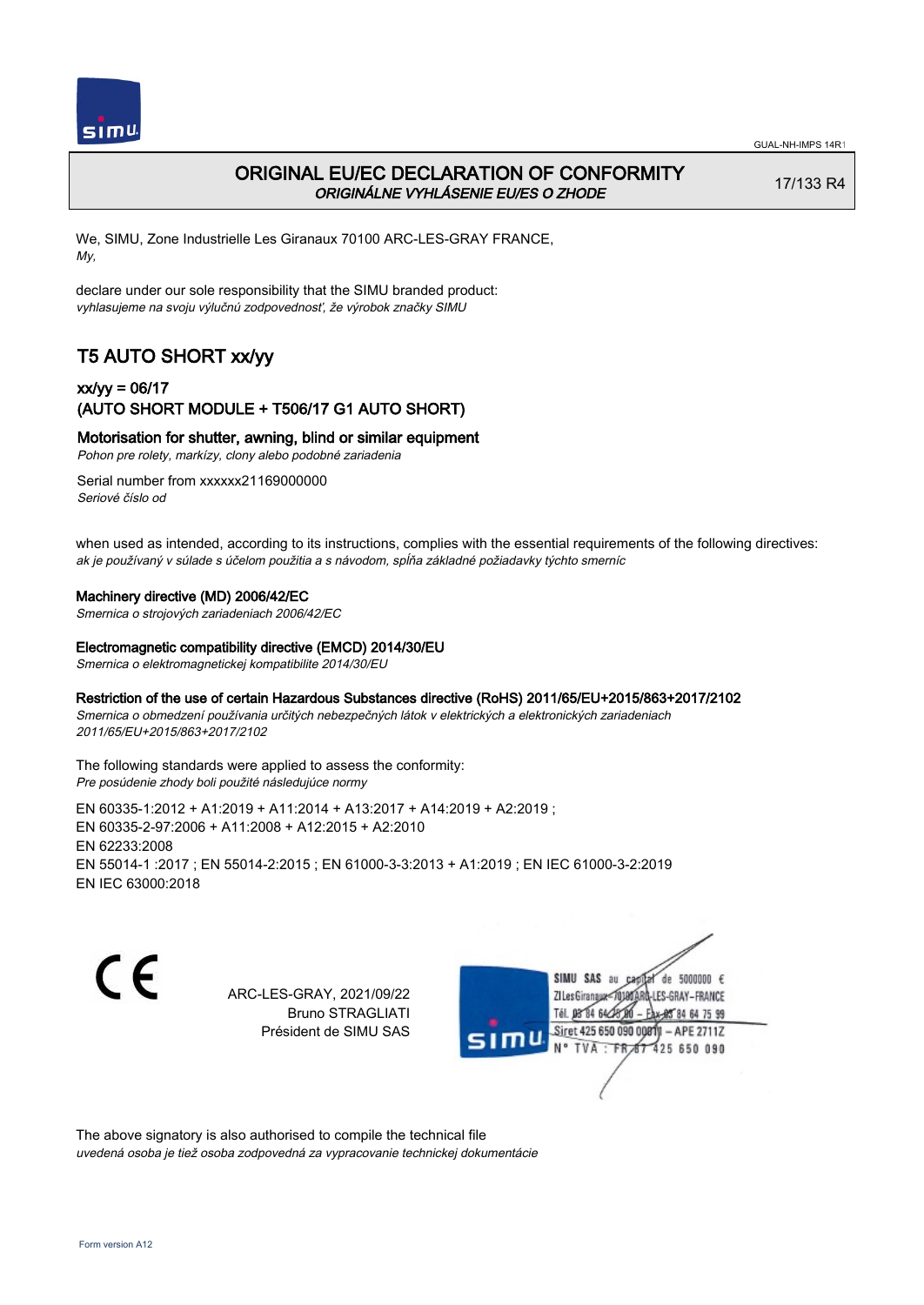

# ORIGINAL EU/EC DECLARATION OF CONFORMITY IZJAVA O SKLADNOSTI / IZJAVA O LASTNOSTIH

17/133 R4

We, SIMU, Zone Industrielle Les Giranaux 70100 ARC-LES-GRAY FRANCE, Mi,

declare under our sole responsibility that the SIMU branded product: S polno odgovornostjo izjavljamo, da izdelki blagovne znamke SIMU

# T5 AUTO SHORT xx/yy

## xx/yy = 06/17 (AUTO SHORT MODULE + T506/17 G1 AUTO SHORT)

### Motorisation for shutter, awning, blind or similar equipment

Motorizacija rolet, žaluzij, senčnikov in podobne opreme

Serial number from xxxxxx21169000000 'Serijska številka

when used as intended, according to its instructions, complies with the essential requirements of the following directives: ko se uporabljajo v skladu z namembnostjo in navodili, ustrezajo bistvenim zahtevam naslednjih direktiv

### Machinery directive (MD) 2006/42/EC

Direktiva o strojih 2006/42/EC

#### Electromagnetic compatibility directive (EMCD) 2014/30/EU

Direktiva o elektromagnetni združljivosti 2014/30/EU

### Restriction of the use of certain Hazardous Substances directive (RoHS) 2011/65/EU+2015/863+2017/2102

Direktiva RoHS 2011/65/EU+2015/863+2017/2102

The following standards were applied to assess the conformity: Za preverjanje skladnosti so bili uporabljeni naslednji standardi

EN 60335‑1:2012 + A1:2019 + A11:2014 + A13:2017 + A14:2019 + A2:2019 ; EN 60335‑2‑97:2006 + A11:2008 + A12:2015 + A2:2010 EN 62233:2008 EN 55014‑1 :2017 ; EN 55014‑2:2015 ; EN 61000‑3‑3:2013 + A1:2019 ; EN IEC 61000‑3‑2:2019 EN IEC 63000:2018

C F

ARC-LES-GRAY, 2021/09/22 Bruno STRAGLIATI Président de SIMU SAS



The above signatory is also authorised to compile the technical file Podpisnik, naveden zgoraj, je pooblaščen tudi za pripravo tehnične dokumentacije